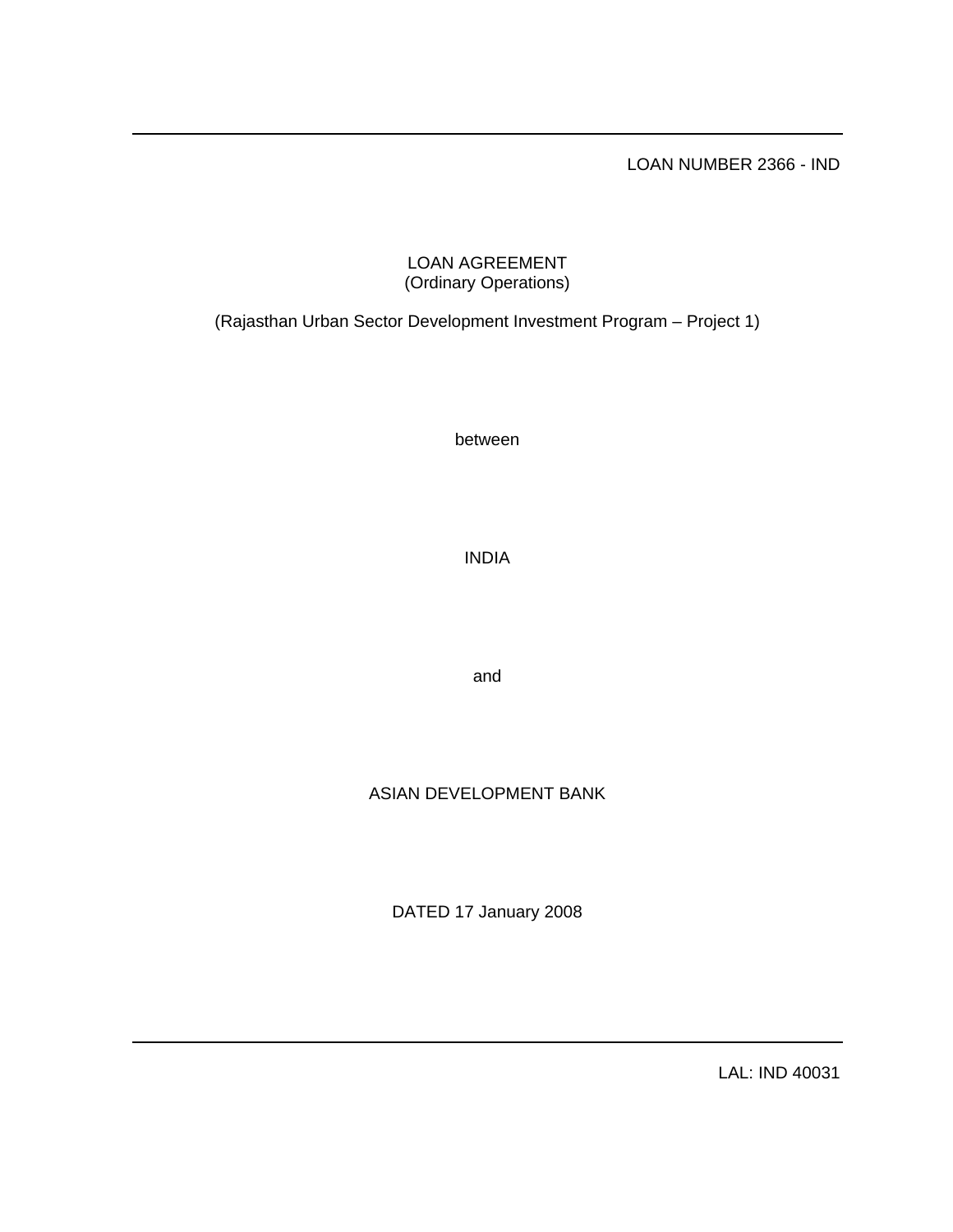# **LOAN AGREEMENT (Ordinary Operations)**

 LOAN AGREEMENT dated 17 January 2008 between India, acting by its President (hereinafter called the Borrower) and ASIAN DEVELOPMENT BANK (hereinafter called ADB).

### WHEREAS

 (A) the Borrower has applied to ADB for a loan for the purposes of the Project described in Schedule 1 to this Loan Agreement;

 (B) the Project will be carried out by the State of Rajasthan (hereinafter referred to as the State) acting through its Local Self Government Department (hereinafter called LSGD) (referred to as the Executing Agency or the EA), and for this purpose the Borrower will make available to the State the proceeds of the Loan provided for herein upon terms and conditions mutually agreeable to ADB and the Borrower; and

 (C) ADB has agreed to make a loan to the Borrower from ADB's ordinary capital resources upon the terms and conditions set forth herein and in the Project Agreement of even date herewith between ADB and the State;

NOW THEREFORE the parties hereto agree as follows:

# **ARTICLE I**

## **Loan Regulations; Definitions**

Section 1.01. All the provisions of the Ordinary Operations Loan Regulations Applicable to LIBOR-Based Loans Made from ADB's Ordinary Capital Resources, dated 1 July 2001, are hereby made applicable to this Loan Agreement with the same force and effect as if they were fully set forth herein, subject, however, to the following modifications thereof (said Ordinary Operations Loan Regulations as so modified being hereinafter called the Loan Regulations):

(a) Section 3.06(b) is deleted and the following is substituted therefor:

(b) Following any announcement by ADB that its Funding Cost Margin calculations with respect to any Loan Currency (or Approved Currency) in any Semester resulted in ADB achieving savings, ADB shall pay a Rebate to the Borrower. The amount of the Rebate shall be determined by multiplying the Funding Cost Margin (expressed as a percentage per annum) by the principal amount of the Loan. ADB shall credit the amount of the Rebate to the Borrower and such Rebate shall be applied against the interest payable by the Borrower on the Interest Payment Date in the Semester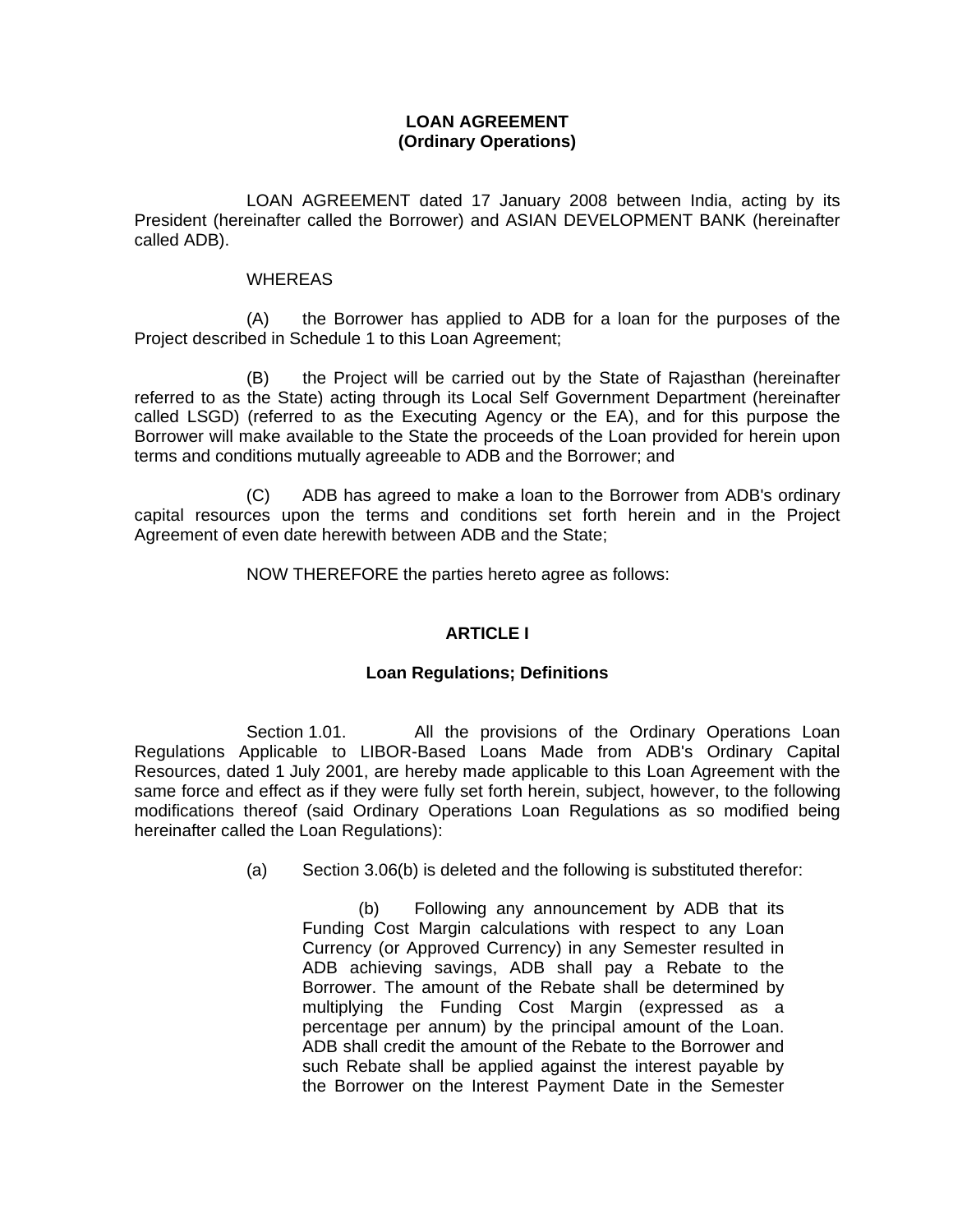following the Semester for which the Funding Cost Margin was calculated.

(b) Section 3.07(b) is deleted and the following is substituted therefor:

(b) Following any announcement by ADB that its Funding Cost Margin calculations with respect to any Loan Currency (or Approved Currency) in any Semester resulted in ADB incurring additional costs, the Borrower shall pay ADB a Surcharge. The amount of the Surcharge shall be determined by multiplying the Funding Cost Margin (expressed as a percentage per annum) by the principal amount of the Loan. ADB shall charge the amount of the Surcharge to the Borrower and such Surcharge shall be added to the interest payable by the Borrower on the Interest Payment Date in the Semester following the Semester for which the Funding Cost Margin was calculated.

 Section 1.02. Wherever used in this Loan Agreement, unless the context otherwise requires, the several terms defined in the Loan Regulations have the respective meanings therein set forth, and the following additional terms have the following meanings:

(a) "BOT" means build-operate-transfer;

(b) "CLC" means the city level committee in the State, chaired by the district collectors, with members comprising members of Parliament, members of legislative assembly; mayor; chairman municipal council; vice-chairman, municipal council; chairman/secretary, urban improvement trust; superintending engineer, PHED; superintending engineer, PWD; commissioner, municipal council; principal medical officer, Medical and Health; senior town planner, town planning department; superintending engineer, PIU (under ADB Loan 1647); and representatives of local Non-governmental Organizations and Community-based organizations;

(c) "CLIP" means a city level infrastructure plan that identifies the gaps between current and target levels of urban infrastructure, estimates the interventions required to fill the gaps and proposes Subprojects to address these;

(d) "Consulting Guidelines" means ADB's Guidelines on the Use of Consultants by Asian Development Bank and its Borrowers (2007, as amended from time to time);

(e) DSCs" means the Design and Supervision Consultants;

(f) EARF" means the Environmental Assessment and Review Framework as agreed between the Borrower, the State, and ADB and attached under Schedule 5 to the FFA;

(g) "EIA" means the Environment Impact Assessment;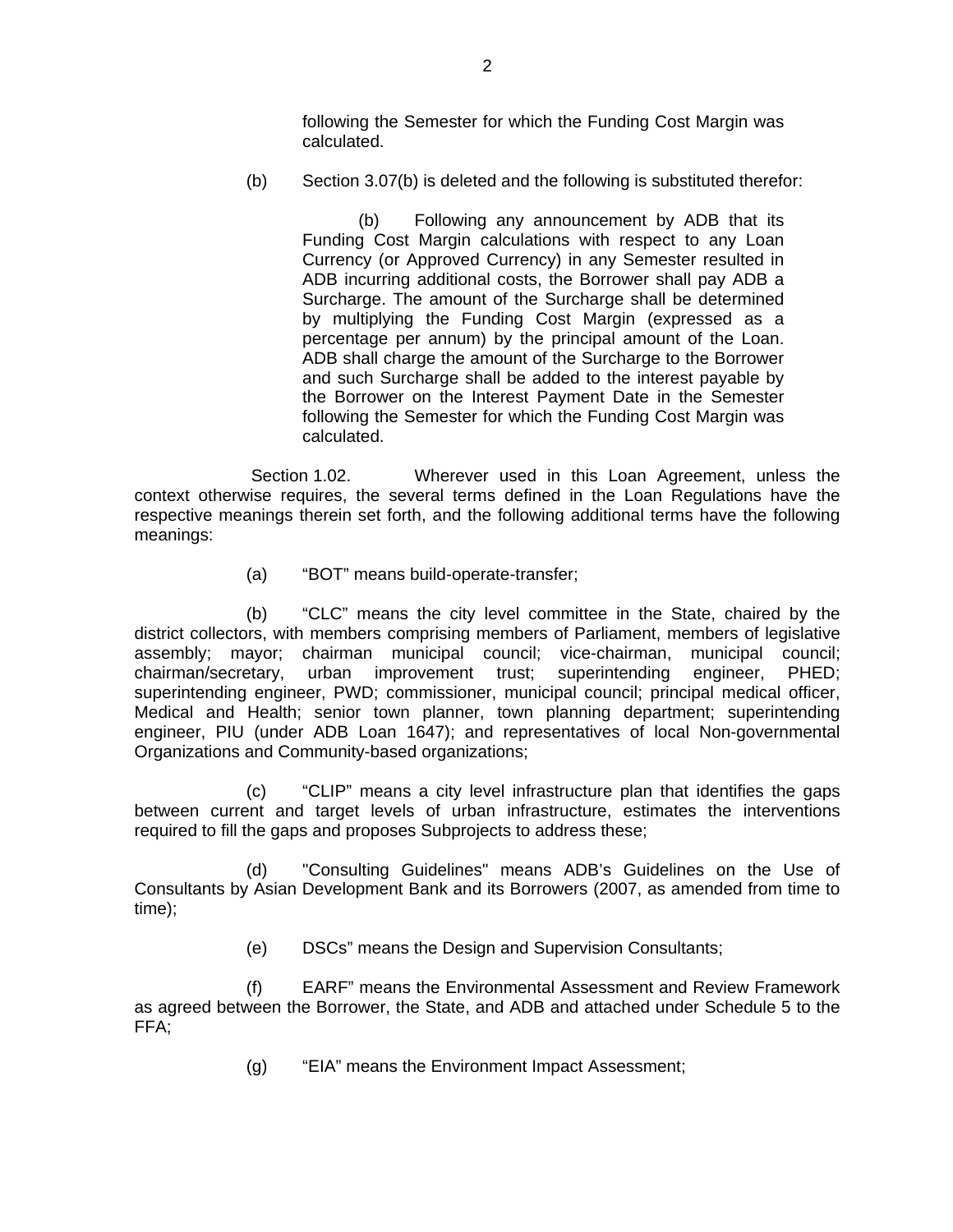(h) "EMP" means Environment Management Plan as agreed between the Borrower, the State and ADB;

(i) "Executing Agency" or "EA" for the purposes of the Loan Regulations means the State acting through the LSGD;

(j) "FAM" means the facility administration memorandum to be prepared and agreed between ADB and the Borrower to facilitate implementation and processing of the Facility and related PFRs;

(k) "FFA" means the Framework Financing Agreement dated 28 September 2007 between ADB and India, for the Facility;

(l) "Facility" means the multitranche financing facility provided by ADB to the Borrower in accordance with ADB's policy under Pilot Financing Instruments and Modalities (R194-05, 4 August 2005);

(m) "Goods" means equipment and materials to be financed out of the proceeds of the Loan; including related services such as transportation, insurance, installation, commissioning, training, and initial maintenance, but excluding consulting services;

(n) "IEE" means Initial Environmental Examination;

(o) "IPDF" means the Indigenous Peoples Development Framework as agreed between the Borrower, State and ADB and attached under Schedule 5 to the FFA;

(p) "IPDP" means the Indigenous Peoples Development Plan as applicable for a Subproject and agreed between the Borrower, the State and ADB;

(q) "IPIU" means the Investment Program Implementation Unit which shall also be the Project implementation unit for the Project;

(r) "IPMC" means the Investment Program Management Consultants;

 (s) "IPMU" means each of the Project Management Unit set up by the EA for purposes of the Project (as also for the Facility) that comprises staff seconded from the State line agencies/departments responsible for urban facilities and services, such as PHED, PWD, Tourism Department, etc, and the ULBs, which shall also be the Project management unit for the Project;

(t) "IPPMS" means the Investment Program Performance Management System;

(u) "Investment Program" means the entire program for the State urban development program as described under the FFA;

 (v) "LSGD" means Local Self Government Department under the Urban Governance Department of the State;

(w) "O&M" means operations and maintenance;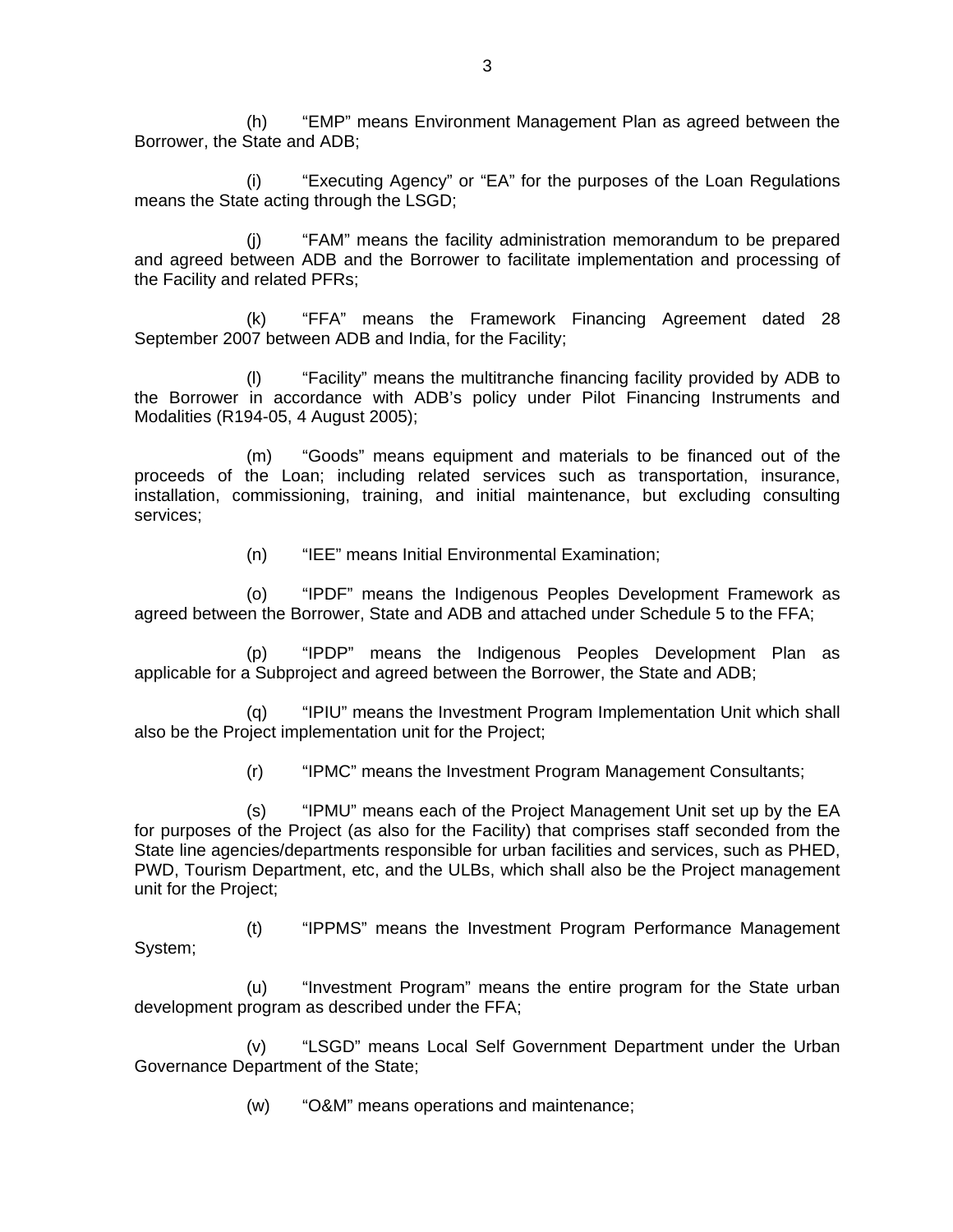(x) "PBMC" means performance-based management contract;

(y) "PFR" means the periodic financing request to be submitted by the Borrower for purposes of each loan under the Facility and for purposes of this Loan Agreement means the PFR dated 28 September 2007;

(z) "PHED" means the State's Public Health Engineering Department;

- (aa) "PPP" means public-private-partnership;
- (bb) "PWD" means the State's Public Works Department;

(cc) "Procurement Guidelines" means ADB's Procurement Guidelines (2007, as amended from time to time);

(dd) "Procurement Plan" means the procurement plan for the Project as attached to the PFR and agreed between the Borrower, the State, and ADB, as updated from time to time in accordance with Procurement Guidelines, Consulting Guidelines, and other arrangements agreed with ADB;

(ee) "Project" means as generally defined under the Loan Regulations and referred to as Project 1 under the Investment Program for this Loan Agreement;

(ff) "RF" means the Resettlement Framework as agreed between the Borrower, State and ADB and attached under Schedule 5 to the FFA;

(gg) "RP" means the Resettlement Plan prepared or to be prepared as applicable for a Subproject and as agreed between the Borrower, State and ADB;

 (hh) 'SEC" means the State level empowered committee that comprises the minister, Urban Development and Local Self Government (chairman); additional chief secretary, infrastructure (member); principal secretary, finance & plan (member); principal secretary, urban governance; principal secretary, art and culture (member); secretary, tourism (member); secretary, PHED (member); secretary, LSGD (member); and project director (ADB loan 1647) (member secretary);

- (ii) "SEIA" means a summary EIA;
- (jj) "SIEE" means a summary IEE;
- (kk) "State" means the State of Rajasthan of the Borrower;

(ll) "Subproject' means such proposal that is prepared by the EA under the Project as detailed in Schedule 1 to this Loan Agreement, in compliance with the selection criteria attached under Schedule 4 to the FFA;

(mm) "ULB" means the Urban Local Body as found eligible and included under the Project in accordance with the selection criteria listed under Schedule 4 to the FFA;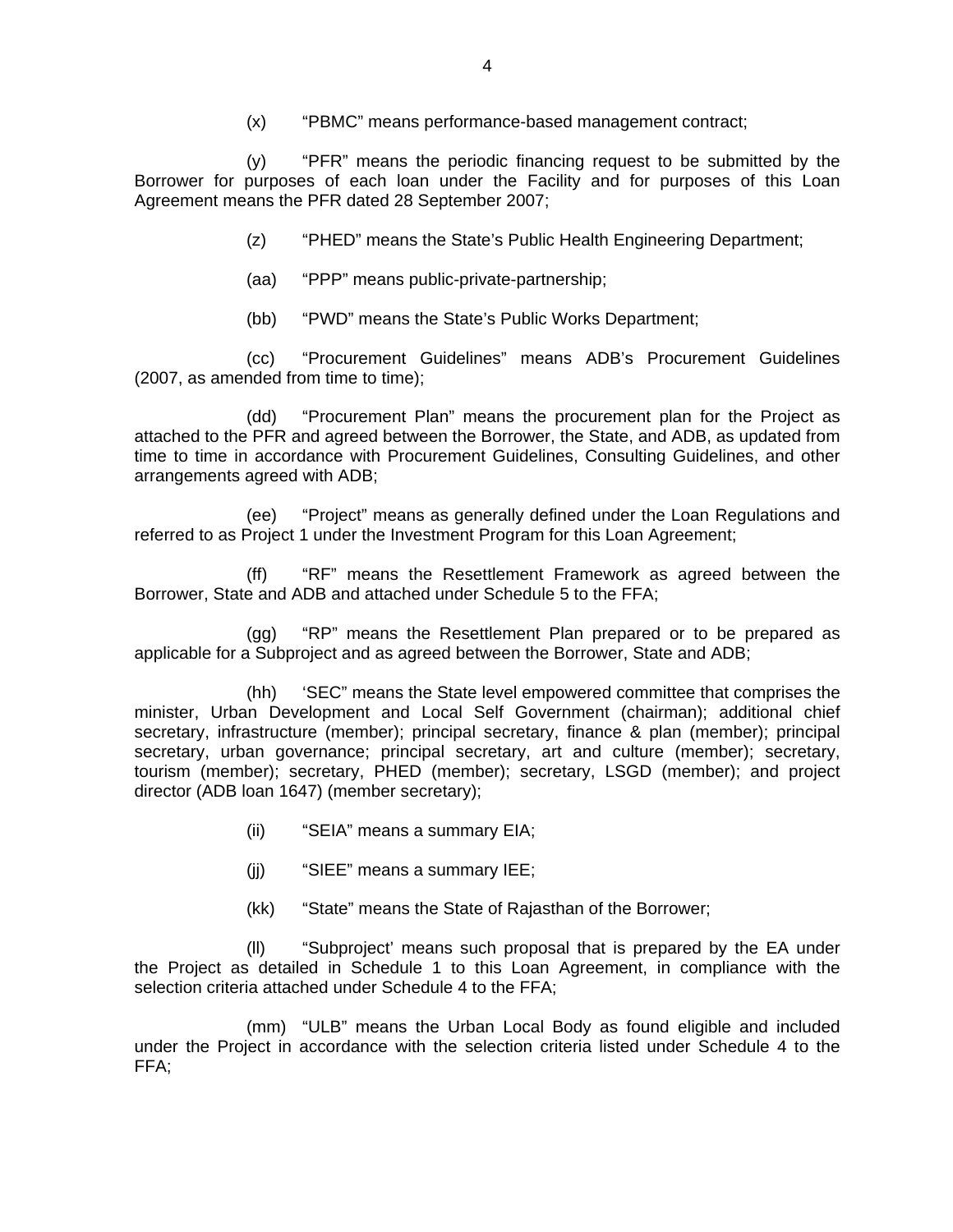(nn) "WFC" means the work finalization committee comprising the principal secretary, urban governance (chairman); secretary, LSGD; project director (ADB loan 1647); concerned district collectors; additional project director (ADB loan 1647); director, local bodies; additional commissioner, tourism; director, archaeology; director, medical and health; chief engineer, PHED; chief engineer, PWD; chief town planner, town planning department; superintending engineer, PIU (concerned) under ADB loan 1647;

(oo) "Works" means construction or civil works to be financed out of the proceeds of the Loan, including services such as drilling or mapping, and project related services that are provided as part of a single responsibility or turnkey contract, but excluding consulting services.

### **ARTICLE II**

### **The Loan**

Section 2.01. (a) ADB agrees to lend to the Borrower from ADB's ordinary capital resources an amount of sixty million dollars (\$ 60,000,000), as such amount may be converted from time to time through a Currency Conversion in accordance with the provisions of Section 2.06 of this Loan Agreement.

(b) The Loan has a principal repayment period of 20 years, and a grace period as defined in paragraph (c) of this Section.

(c) The term "grace period" as used in paragraph (b) of this Section means the period prior to the first Principal Payment Date in accordance with the amortization schedule set forth in Schedule 2 to this Loan Agreement.

Section 2.02. The Borrower shall pay to ADB interest on the principal amount of the Loan withdrawn and outstanding from time to time at a rate for each Interest Period equal to the sum of LIBOR and 0.60% as provided by Section 3.02 of the Loan Regulations.

 Section 2.03. The Borrower shall pay a commitment charge of 0.35% per annum. Such charge shall accrue on the full amount of the Loan (less amounts withdrawn from time to time), commencing sixty (60) days after the date of this Loan Agreement.

 Section 2.04. Interest and other charges on the Loan shall be payable semiannually on 15 March and 15 September in each year.

 Section 2.05. The Borrower shall repay the principal amount of the Loan withdrawn from the Loan Account in accordance with the provisions of Schedule 2 to this Loan Agreement.

 Section 2.06. (a) The Borrower may at any time request any of the following Conversions of the terms of the Loan in order to facilitate prudent debt management: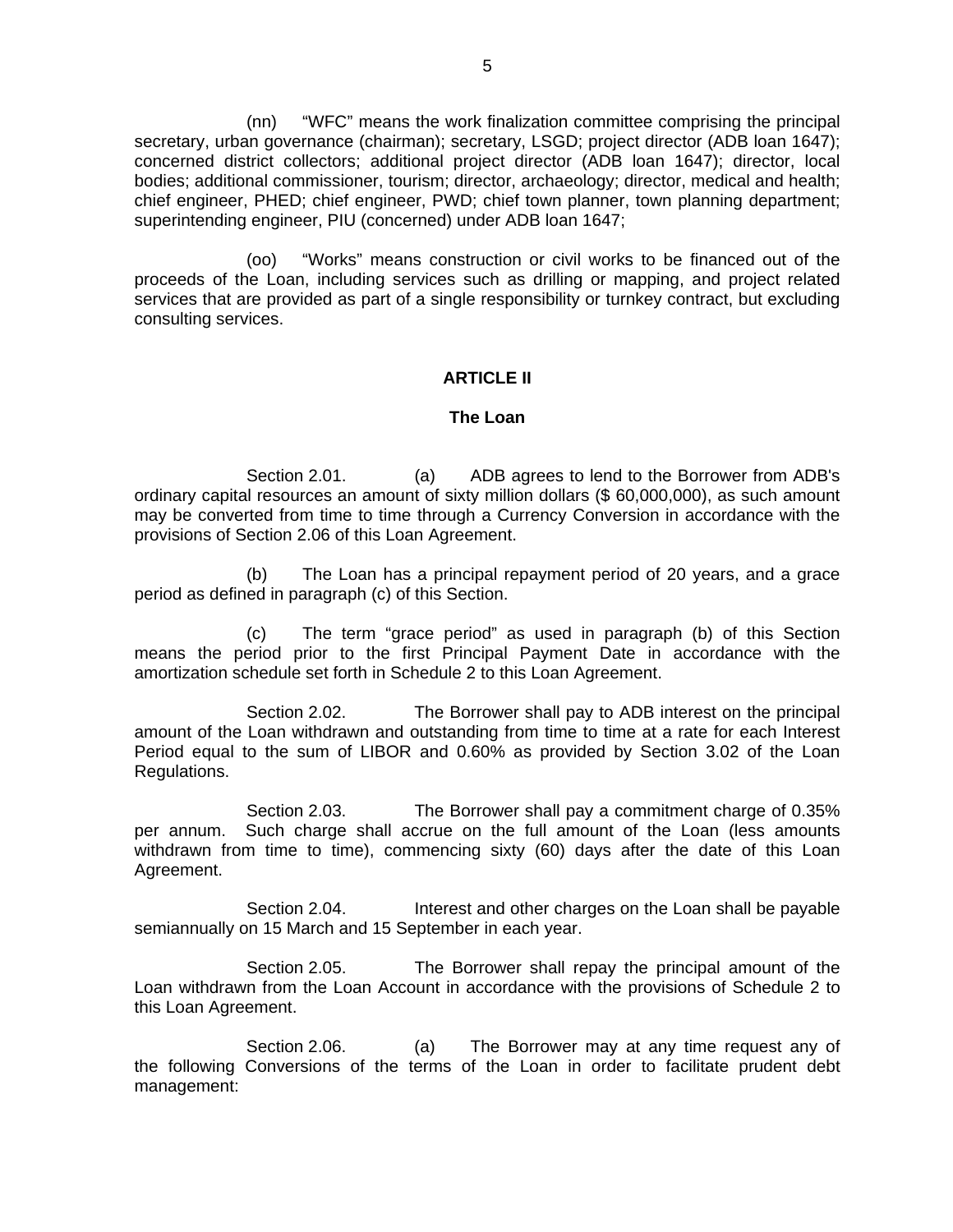- (i) a change of the Loan Currency of all or any portion of the principal amount of the Loan, whether withdrawn and outstanding or unwithdrawn, to an Approved Currency;
- (ii) a change of the interest rate basis applicable to all or any portion of the principal amount of the Loan withdrawn and outstanding from a Floating Rate to a Fixed Rate, or vice versa; and
- (iii) the setting of limits on the Floating Rate applicable to all or any portion of the principal amount of the Loan withdrawn and outstanding by the establishment of an Interest Rate Cap or Interest Rate Collar on said Floating Rate.

(b) Any conversion requested pursuant to paragraph (a) of this Section that is accepted by ADB shall be considered a "Conversion", as defined in Section 2.01(6) of the Loan Regulations, and shall be effected in accordance with the provisions of Article V of the Loan Regulations and the Conversion Guidelines.

# **ARTICLE III**

# **Use of Proceeds of the Loan**

 Section 3.01. The Borrower shall make the proceeds of the Loan available to the State upon terms and conditions mutually agreeable to ADB and the Borrower and shall cause the State to apply such proceeds to the financing of expenditures on the Project in accordance with the provisions of this Loan Agreement and the Project Agreement.

 Section 3.02. The Goods, Works and consulting services to be financed out of the proceeds of the Loan and the allocation of amounts of the Loan among different categories of such Goods, Works and consulting services shall be in accordance with the provisions of Schedule 3 to this Loan Agreement, as such Schedule may be amended from time to time by agreement between the Borrower and ADB.

 Section 3.03. Except as ADB may otherwise agree, all Goods, Works and consulting services to be financed out of the proceeds of the Loan shall be procured in accordance with the provisions of Schedule 4 to this Loan Agreement. ADB may refuse to finance a contract where Goods, Works or consulting or services have not been procured under procedures substantially in accordance with those agreed between the Borrower and ADB or where the terms and conditions of the contract are not satisfactory to ADB.

 Section 3.04. Except as ADB may otherwise agree, the Borrower shall cause the State to ensure that all Goods, Works and consulting services financed out of the proceeds of the Loan are used exclusively in the carrying out of the Project.

 Section 3.05. The closing date for withdrawals from the Loan Account for the purposes of Section 9.02 of the Loan Regulations shall be 30 June 2013 or such other date as may from time to time be agreed between the Borrower and ADB.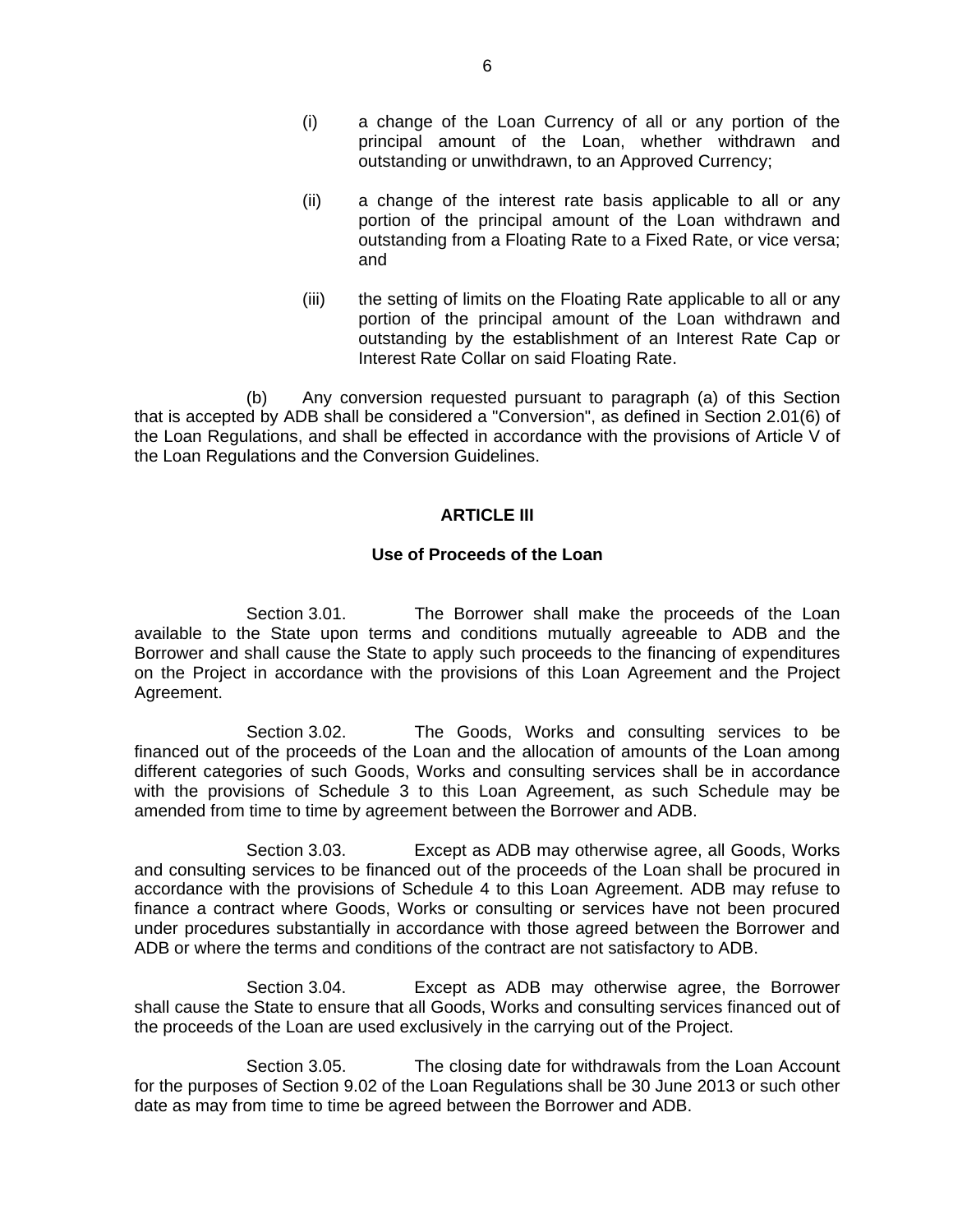# **ARTICLE IV**

### **Particular Covenants**

 Section 4.01. (a) The Borrower shall cause the State to carry out the Project with due diligence and efficiency and in conformity with sound administrative, financial, engineering, environmental and urban development and public utility practices.

 (b) In the carrying out of the Project and operation of the Project facilities, the Borrower shall perform, or cause by the State to be performed, all obligations set forth in Schedule 5 to this Loan Agreement.

Section 4.02. The Borrower shall make available to the State, promptly as needed, the funds, facilities, services, and other resources which are required, in addition to the proceeds of the Loan, for the carrying out of the Project.

 Section 4.03. The Borrower shall cause the State to ensure that activities of its departments and agencies with respect to the carrying out of the Project and operation of the Project facilities are conducted and coordinated in accordance with sound administrative policies and procedures.

 Section 4.04. The Borrower shall take all action which shall be necessary on its part to enable the State to perform its obligations under the Project Agreement, including the establishment and maintenance of tariffs as stipulated in paragraph 10 of Schedule 5 to this Loan Agreement, and shall not take or permit any action which would interfere with the performance of such obligations.

 Section 4.05. (a) The Borrower shall exercise its rights under the financing arrangements to the State in such a manner as to protect the interests of the Borrower and ADB and to accomplish the purposes of the Loan.

(b) No rights or obligations under the financing arrangements shall be assigned, amended, abrogated or waived without the prior concurrence of ADB.

### **ARTICLE V**

### **Effectiveness**

Section 5.01. A date ninety (90) days after the date of this Loan Agreement is specified for the effectiveness of the Loan Agreement for the purposes of Section 10.04 of the Loan Regulations.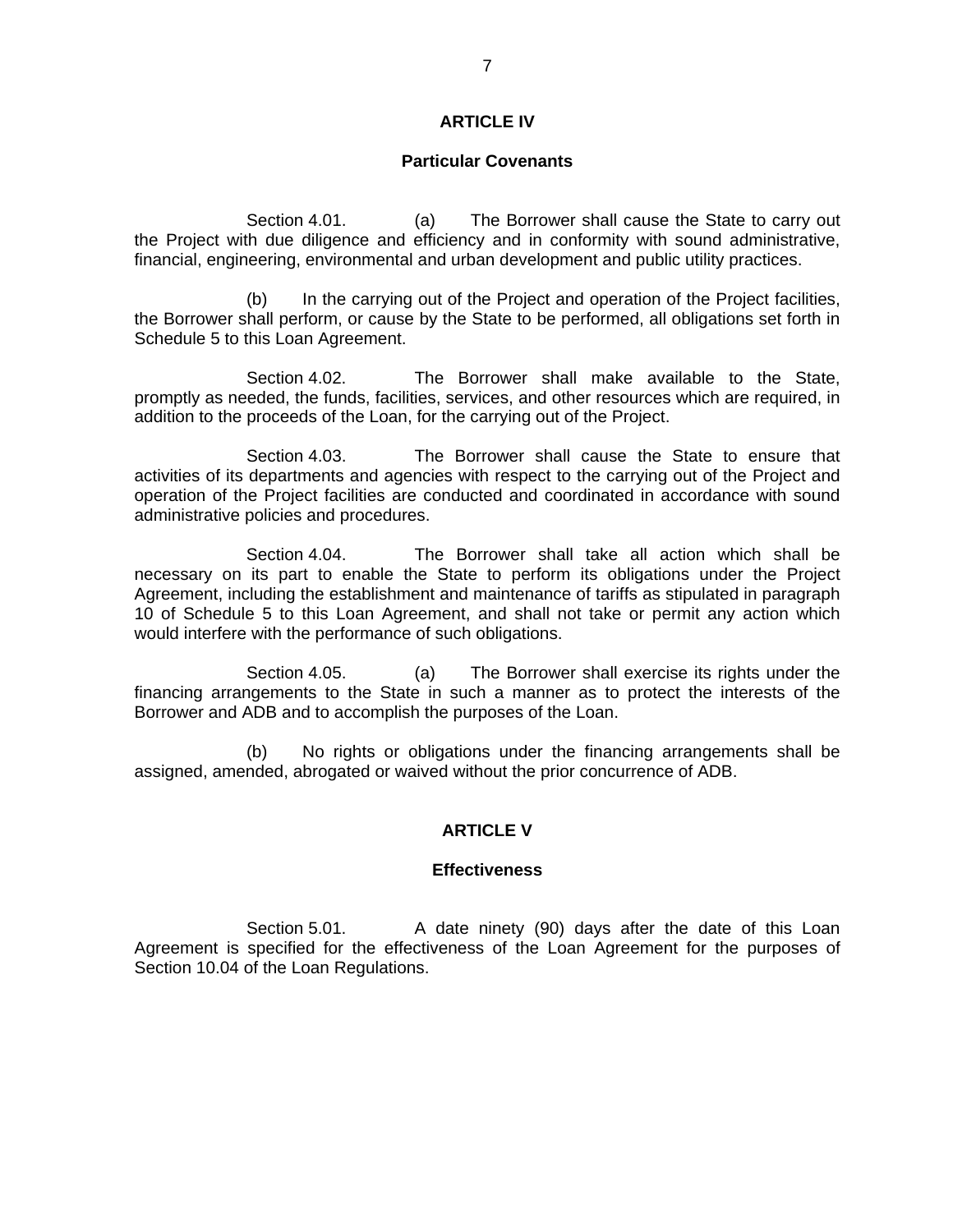### **ARTICLE VI**

### **Miscellaneous**

Section 6.01. The Secretary, Additional Secretary, Joint Secretary, Director, or Deputy Secretary in the Department of Economic Affairs of the Ministry of Finance of the Borrower is designated as representative of the Borrower for the purposes of Section 12.02 of the Loan Regulations.

 Section 6.02. The following addresses are specified for the purposes of Section 12.01 of the Loan Regulations:

For the Borrower

 The Secretary to the Government of India Department of Economic Affairs Ministry of Finance North Block New Delhi – 110001 India

Facsimile Number:

 (91-11) 2309-2477 (91-11) 2309-2511.

For ADB

Asian Development Bank P.0. Box 789 0980 Manila, Philippines

Cable Address:

ASIANBANK MANILA

Telex Numbers:

 29066 ADB PH (RCA) 42205 ADB PM (ITT) 63587 ADB PN (ETPI)

Facsimile Numbers:

 (632) 636-2444 (632) 636-2305.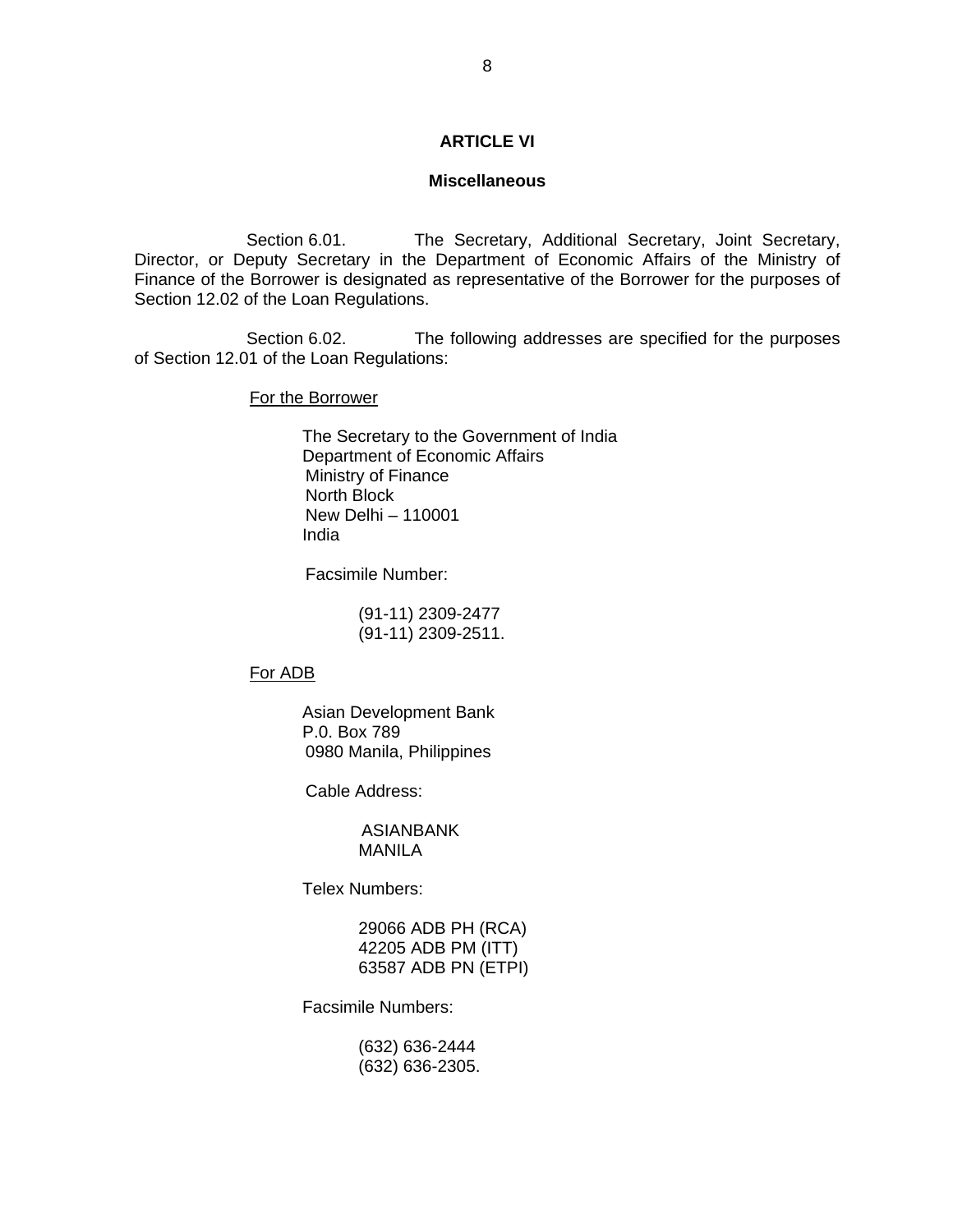IN WITNESS WHEREOF the parties hereto, acting through their representatives thereunto duly authorized, have caused this Loan Agreement to be signed in their respective names and to be delivered at the principal office of ADB, as of the day and year first above written.

**INDIA** 

By

**ARVIND MAYARAM** Joint Secretary (Infra) Department of Economic Affairs

### ASIAN DEVELOPMENT BANK

Bv **TADASHI KONDO** 

**Country Director India Resident Mission**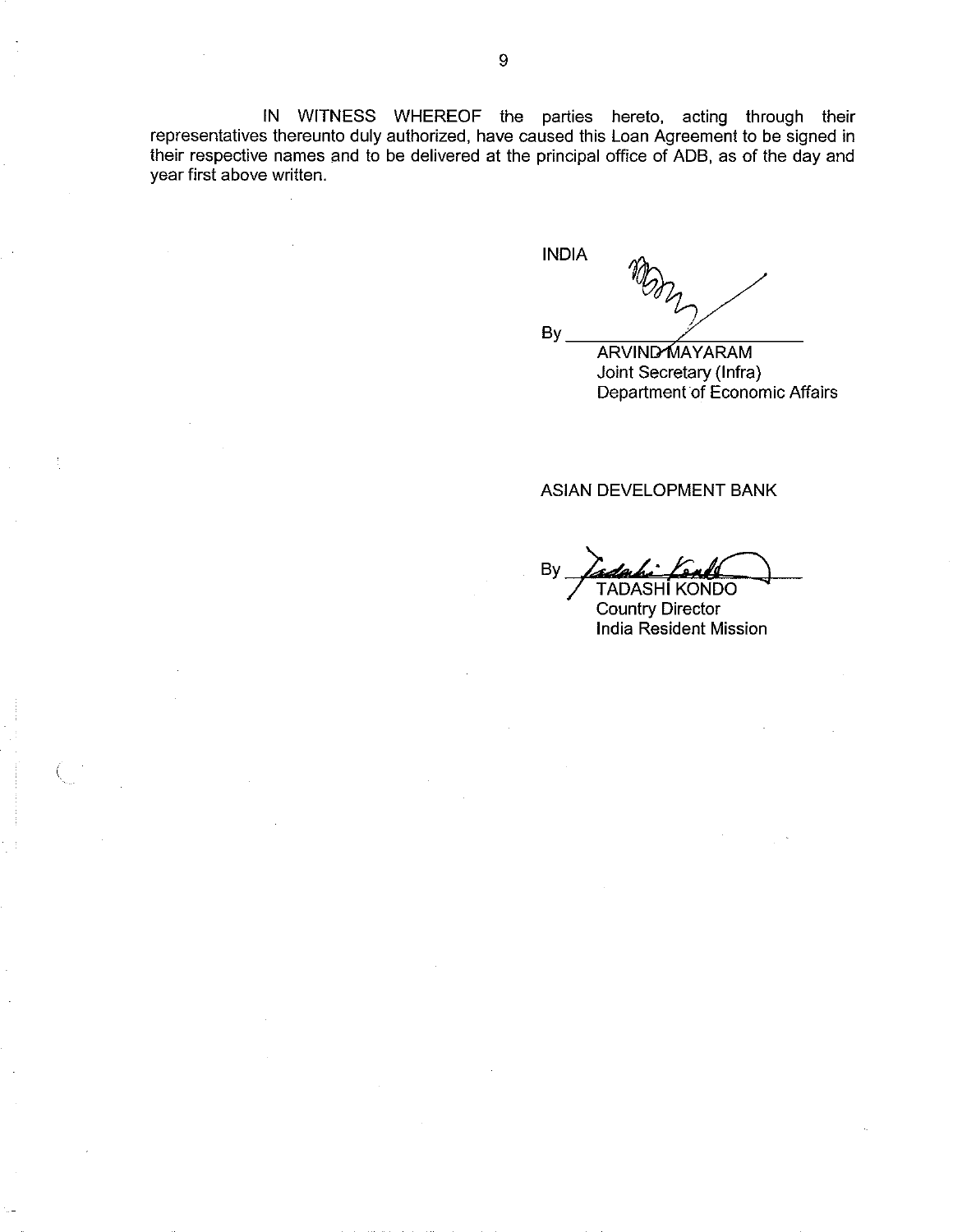## **SCHEDULE 1 Description of the Project**

1. The Project comprises following parts as described in greater detail in the PFR:

### **Part A: Urban Infrastructure Improvement**

- (a) Water Supply: Improvements of the existing water supply systems and procurement of household meters in cities of Alwar, Jaisalmer, Jhalawar, and Jhalarapatan.
- (b) Sewerage: Construction of sewerage treatment plants and outfalls, and procurement of sewer cleaning equipment in cites of Alwar and Jaisalmer.
- (c) Solid Waste Management: Development of sanitary landfills and transfer stations, and procurement of waste collection and transfer equipment in cities of Alwar, Jaisalmer, Jhalawar, and Jhalarapatan.
- (d) Storm Water Drainage: Construction of roadside drains in Jaisalmer city.
- (e) Urban Transport: Construction of road over bridge in Alwar city.

### **Part B: Capacity Development and Investment Program Management**

- (a) Capacity Development: Procurement of Geographic Information System (GIS) and computer/software to facilitate transition to a double entry accounting system, training for ULB and State line department staff, community awareness and participation program, and IPPMS.
- (b) Investment Program Management: Program management consultancy.
- 2. The Project is expected to be completed by 31 December 2012.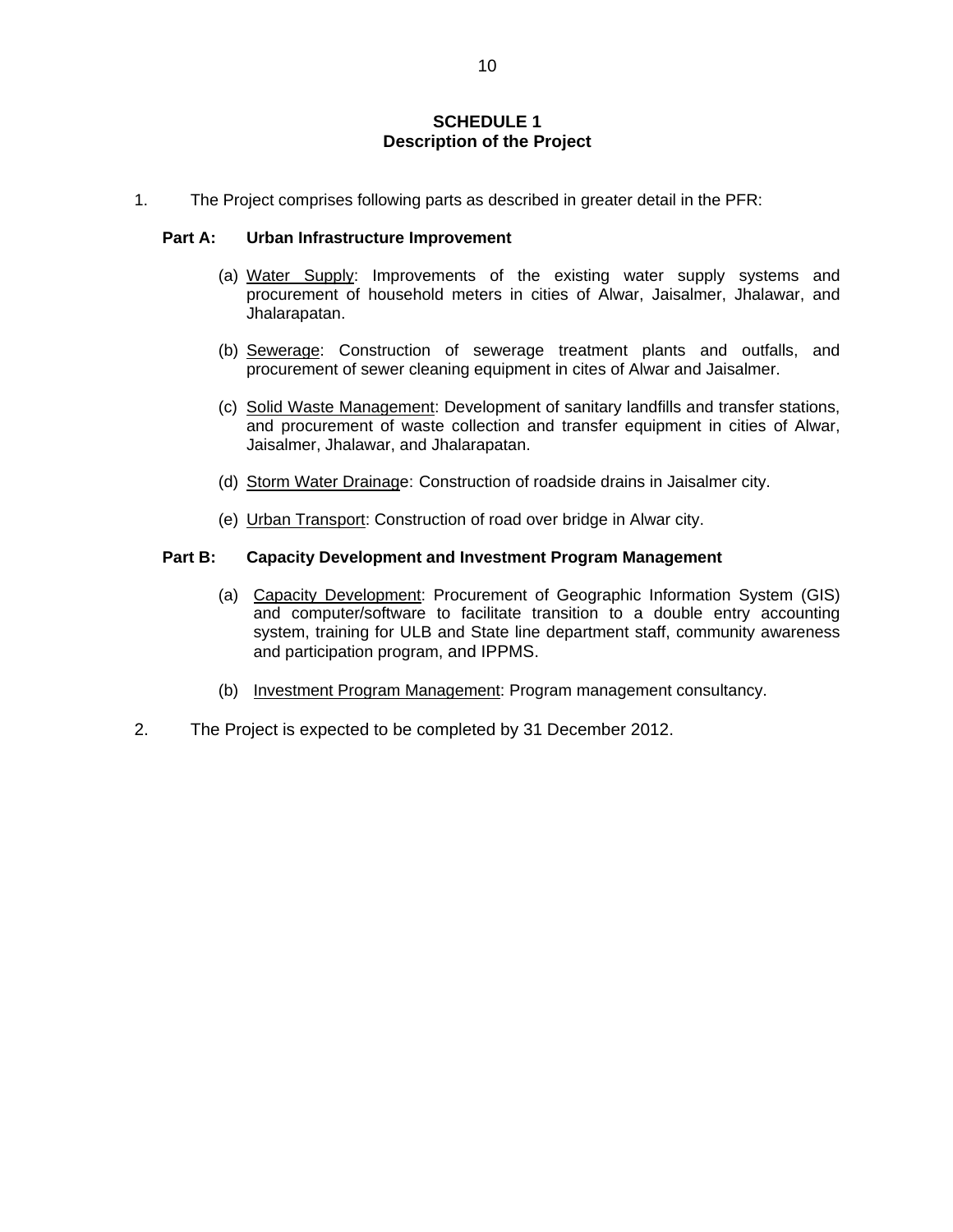## **SCHEDULE 2 Amortization Schedule**

## **(Rajasthan Urban Sector Development Investment Program – Project 1)**

1. The following table sets forth the Principal Payment Dates of the Loan and the percentage of the total principal amount of the Loan payable on each Principal Payment Date (Installment Share). If the proceeds of the Loan shall have been fully withdrawn as of the first Principal Payment Date, the principal amount of the Loan repayable by the Borrower on each Principal Payment Date shall be determined by ADB by multiplying: (a) the total principal amount of the Loan withdrawn and outstanding as of the first Principal Payment Date; by (b) the Installment Share for each Principal Payment Date, such repayment amount to be adjusted, as necessary, to deduct any amounts referred to in paragraph 4 of this Schedule, to which a Currency Conversion applies.

| <b>Payment Due</b> | <b>Installment Share</b> |  |  |
|--------------------|--------------------------|--|--|
|                    | (Expressed as a %)       |  |  |
| 15-Mar-2013        | 0.83                     |  |  |
| 15-Sep-2013        | 0.87                     |  |  |
| 15-Mar-2014        | 0.91                     |  |  |
| 15-Sep-2014        | 0.96                     |  |  |
| 15-Mar-2015        | 1.01                     |  |  |
| 15-Sep-2015        | 1.06                     |  |  |
| 15-Mar-2016        | 1.11                     |  |  |
| 15-Sep-2016        | 1.16                     |  |  |
| 15-Mar-2017        | 1.22                     |  |  |
| 15-Sep-2017        | 1.28                     |  |  |
| 15-Mar-2018        | 1.35                     |  |  |
| 15-Sep-2018        | 1.42                     |  |  |
| 15-Mar-2019        | 1.49                     |  |  |
| 15-Sep-2019        | 1.56                     |  |  |
| 15-Mar-2020        | 1.64                     |  |  |
| 15-Sep-2020        | 1.72                     |  |  |
| 15-Mar-2021        | 1.81                     |  |  |
| 15-Sep-2021        | 1.90                     |  |  |
| 15-Mar-2022        | 1.99                     |  |  |
| 15-Sep-2022        | 2.09                     |  |  |
| 15-Mar-2023        | 2.20                     |  |  |
| 15-Sep-2023        | 2.31                     |  |  |
| 15-Mar-2024        | 2.42                     |  |  |
| 15-Sep-2024        | 2.54                     |  |  |
| 15-Mar-2025        | 2.67                     |  |  |
| 15-Sep-2025        | 2.80                     |  |  |
| 15-Mar-2026        | 2.94                     |  |  |
| 15-Sep-2026        | 3.09                     |  |  |
| 15-Mar-2027        | 3.25                     |  |  |
| 15-Sep-2027        | 3.41                     |  |  |
| 15-Mar-2028        | 3.58                     |  |  |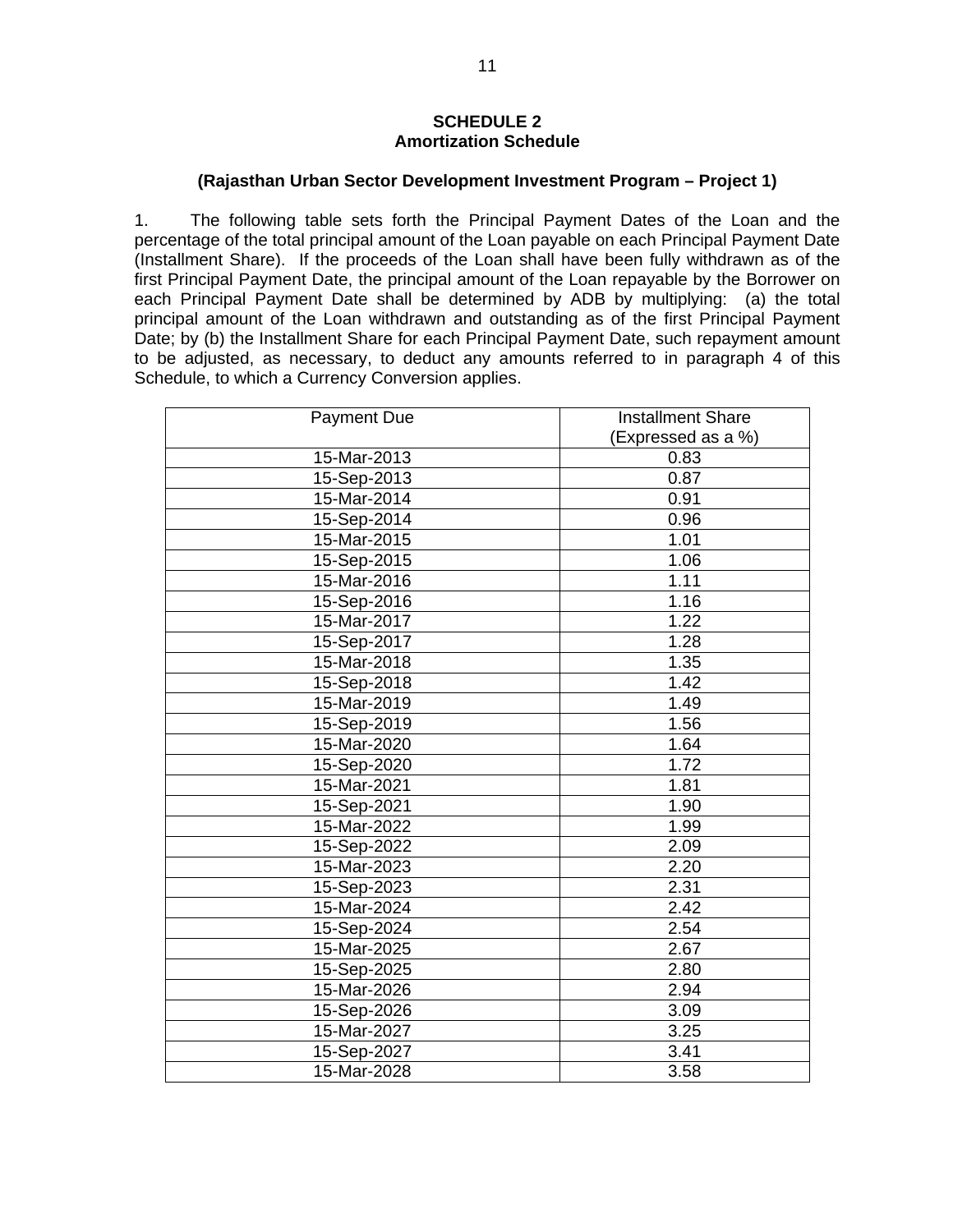| <b>Payment Due</b> | <b>Installment Share</b> |
|--------------------|--------------------------|
|                    | (Expressed as a %)       |
| 15-Sep-2028        | 3.76                     |
| 15-Mar-2029        | 3.94                     |
| 15-Sep-2029        | 4.14                     |
| 15-Mar-2030        | 4.35                     |
| 15-Sep-2030        | 4.57                     |
| 15-Mar-2031        | 4.79                     |
| 15-Sep-2031        | 5.03                     |
| 15-Mar-2032        | 5.29                     |
| 15-Sep-2032        | 5.54                     |
| Total              | 100.00                   |

2. If the proceeds of the Loan shall not have been fully withdrawn as of the first Principal Payment Date, the principal amount of the Loan repayable by the Borrower on each Principal Payment Date shall be determined as follows:

(a) To the extent that any proceeds of the Loan shall have been withdrawn as of the first Principal Payment Date, the Borrower shall repay the amount withdrawn and outstanding as of such date in accordance with paragraph 1 of this Schedule.

(b) Any withdrawal made after the first Principal Payment Date shall be repaid on each Principal Payment Date falling after the date of such withdrawal in amounts determined by ADB by multiplying the amount of each such withdrawal by a fraction, the numerator of which shall be the original Installment Share specified in the table in paragraph 1 of this Schedule for said Principal Payment Date (the Original Installment Share) and the denominator of which shall be the sum of all remaining Original Installment Shares for Principal Payment Dates falling on or after such date, such repayment amounts to be adjusted, as necessary, to deduct any amounts referred to in paragraph 4 of this Schedule, to which a Currency Conversion applies.

3. Withdrawals made within two calendar months prior to any Principal Payment Date shall, for the purposes solely of calculating the principal amounts payable on any Principal Payment Date, be treated as withdrawn and outstanding on the second Principal Payment Date following the date of withdrawal and shall be repayable on each Principal Payment Date commencing with the second Principal Payment Date following the date of withdrawal.

4. Notwithstanding the provisions of paragraphs 1 and 2 of this Schedule, upon a Currency Conversion of all or any portion of the withdrawn principal amount of the Loan to an Approved Currency, the amount so converted in said Approved Currency that shall be repayable on any Principal Payment Date occurring during the Conversion Period, shall be determined by ADB by multiplying such amount in its currency of denomination immediately prior to said Conversion by either: (i) the exchange rate that reflects the amounts of principal in said Approved Currency payable by ADB under the Currency Hedge Transaction relating to said Conversion; or (ii) if ADB so determines in accordance with the Conversion Guidelines, the exchange rate component of the Screen Rate.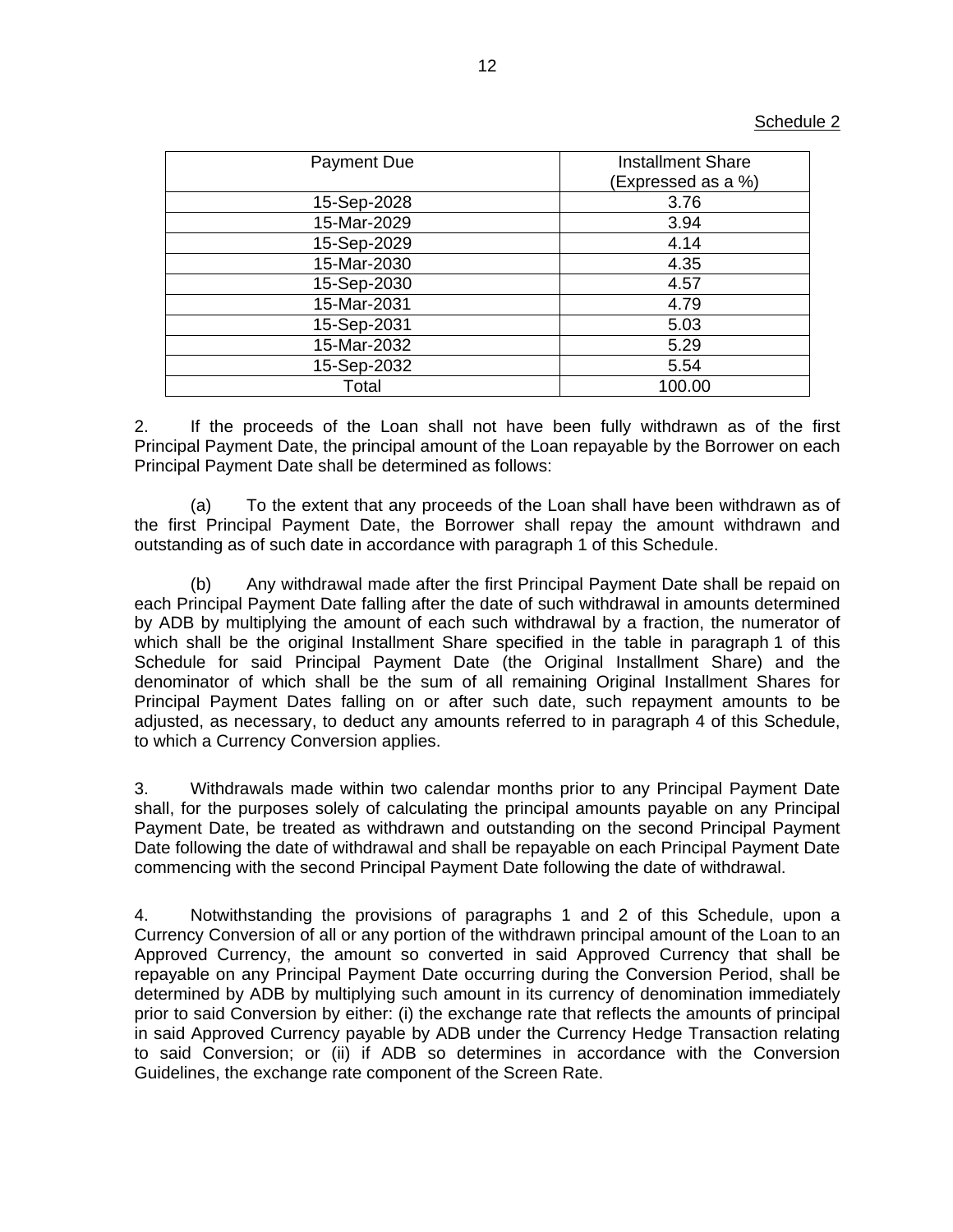# Schedule 2

5. If the principal amount of the Loan withdrawn and outstanding from time to time shall be denominated in more than one Loan Currency, the provisions of this Schedule shall apply separately to the amount denominated in each Loan Currency, so as to produce a separate amortization schedule for each such amount.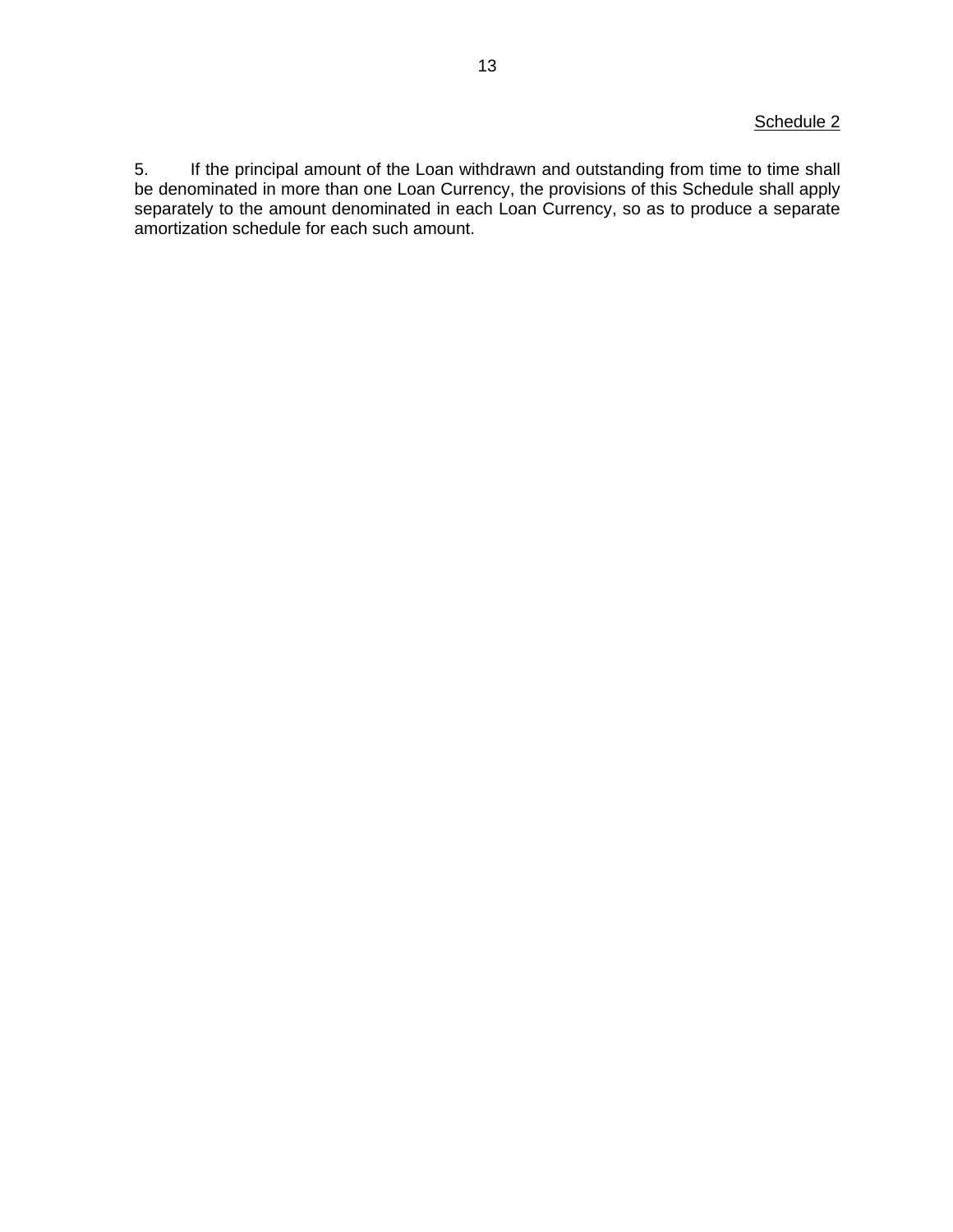## **SCHEDULE 3 Allocation and Withdrawal of Loan Proceeds**

# **General**

1. The table attached to this Schedule sets forth Categories of Goods, Works, services and other items to be financed out of proceeds of the Loan and allocation of amounts of the Loan to each such Category (hereinafter called the Table). (Reference to "Category" or "Categories" in this Schedule is to Category or Categories of the Table.)

### Percentages of ADB Financing

2. Except as ADB may otherwise agree, the items of the Categories listed in the Table shall be financed out of the proceeds of the Loan on the basis of the percentages set forth in the Table.

## Reallocation

3. Notwithstanding the allocation of Loan proceeds and the withdrawal percentages set forth in the Table,

(a) if the amount of the Loan allocated to any Category appears to be insufficient to finance all agreed expenditures in that Category, ADB may, in consultation with and notice to the Borrower and the State, (i) reallocate to such Category, to the extent required to meet the estimated shortfall, amounts of the Loan which have been allocated to another Category but, in the opinion of ADB, are not needed to meet other expenditures, and (ii) if such reallocation cannot fully meet the estimated shortfall, reduce the withdrawal percentage applicable to such expenditures in order that further withdrawals under such Category may continue until all expenditures thereunder shall have been made; and

 (b) if the amount of the Loan then allocated to any Category appears to exceed all agreed expenditures in that Category, ADB may, in consultation with and notice to the Borrower and the State, reallocate such excess amount to any other Category.

## Disbursement Procedures

4. Except as ADB may otherwise agree, the Loan proceeds for financing Goods, Works, and consulting services shall be disbursed in accordance with ADB's "Loan Disbursement Handbook" dated January 2007 (ADB's Loan Disbursement Handbook), as amended from time to time.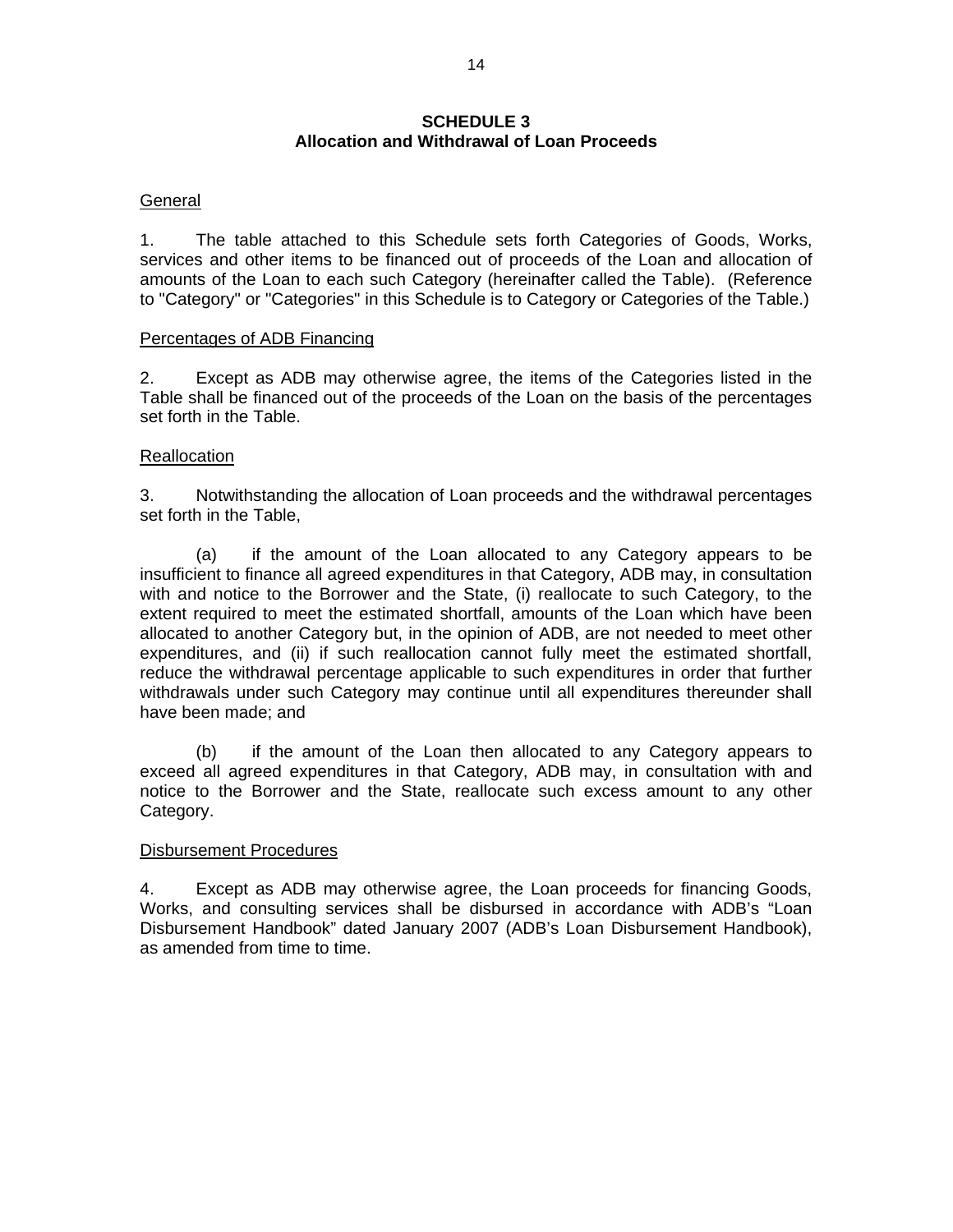## Schedule 3

## Imprest Account; Statement of Expenditures

5. (a) Except as ADB may otherwise agree, the Borrower shall establish immediately after the Effective Date, an imprest account at the Reserve Bank of India. The imprest account shall be established, managed, replenished and liquidated in accordance with ADB's Loan Disbursement Handbook, and detailed arrangements agreed upon between the Borrower and ADB. The initial amount to be deposited into the imprest account shall not exceed the lower of (i) the estimated expenditure for the first six months of Project implementation, or (ii) the equivalent of ten (10) percent of the Loan amount.

(b) The statement of expenditures (SOE) procedure may be used for reimbursement of eligible expenditures under the Project, in accordance with ADB's Loan Disbursement Handbook and detailed arrangements agreed upon between the Borrower, the State, and ADB. Any individual payment to be reimbursed or liquidated under the SOE procedure shall not exceed the equivalent of \$100,000.

## Retroactive Financing

6. Withdrawals from the Loan Account may be made for reimbursement of reasonable expenditures incurred under the Project before the Effective Date, but not earlier than 12 months before the date of this Loan Agreement in connection with items to be retroactively financed, subject to a maximum amount equivalent to 20 percent of the Loan amount.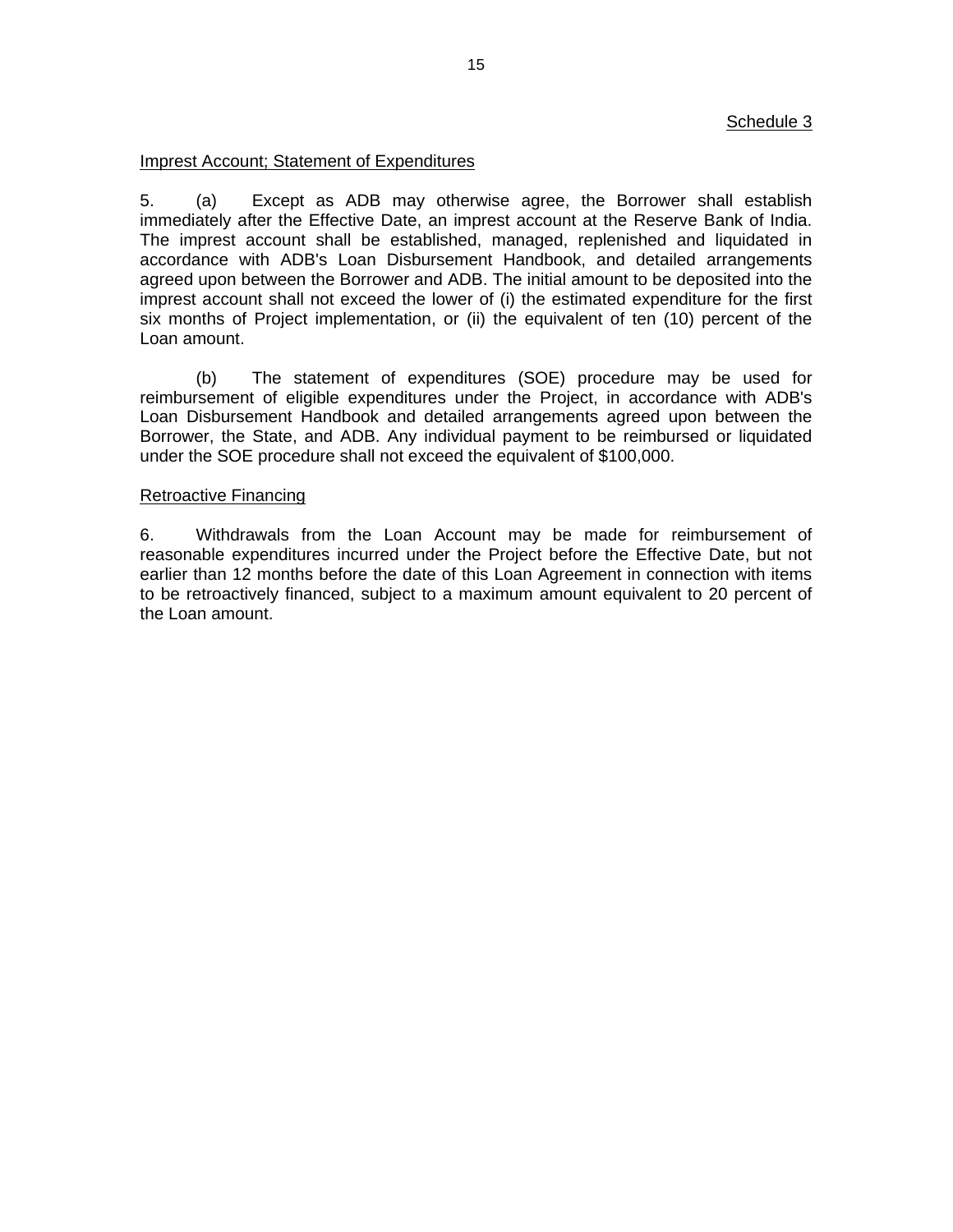# Attachment to Schedule 3

# **TABLE**

| ALLOCATION AND WITHDRAWAL OF LOAN PROCEEDS<br>(Rajasthan Urban Sector Development Investment Program - Project 1) |                                                              |                                                    |              |                                                      |  |
|-------------------------------------------------------------------------------------------------------------------|--------------------------------------------------------------|----------------------------------------------------|--------------|------------------------------------------------------|--|
|                                                                                                                   | <b>COMPONENT</b>                                             |                                                    |              | <b>ADB FINANCING</b>                                 |  |
|                                                                                                                   |                                                              | Total amount allocated for ADB<br>financing $(\$)$ |              | Percentage and Basis for<br>Withdrawal from the Loan |  |
| Number                                                                                                            | Item                                                         | Component                                          | Subcomponent | Account*                                             |  |
| 1.                                                                                                                | Urban Infrastructure Improvement                             | 33,800,000                                         |              |                                                      |  |
| 1A.                                                                                                               | <b>Civil Works</b>                                           |                                                    | 32,100,000   | 100 percent of total<br>expenditure claimed          |  |
| 1B.                                                                                                               | Equipment                                                    |                                                    | 1,500,000    | 100 percent of total<br>expenditure claimed          |  |
| 1C.                                                                                                               | <b>Consulting Services</b>                                   |                                                    | 200,000      | 100 percent of total<br>expenditure claimed          |  |
| 2.                                                                                                                | Capacity Development and<br>Investment Program<br>Management | 17,300,000                                         |              | 100 percent of total<br>expenditure claimed          |  |
| 2A.                                                                                                               | <b>Consulting Services</b>                                   |                                                    | 13,200,000   | 100 percent of total<br>expenditure claimed          |  |
| 2B.                                                                                                               | Training                                                     |                                                    | 1,000,000    | 100 percent of total<br>expenditure claimed          |  |
| 2C.                                                                                                               | <b>Incremental Recurrent Cost</b>                            |                                                    | 3,200,000    | 71 percent of total<br>expenditure claimed           |  |
| 3.                                                                                                                | Unallocated                                                  | 8,900,000                                          |              |                                                      |  |
| 3A.                                                                                                               | <b>Physical Contingencies</b>                                |                                                    | 3,300,000    |                                                      |  |
| 3B.                                                                                                               | <b>Price Contingencies</b>                                   |                                                    | 5,600,000    |                                                      |  |
|                                                                                                                   | Total                                                        | 60,000,000                                         |              |                                                      |  |

\*Exclusive of taxes and duties imposed within the territory of the Borrower.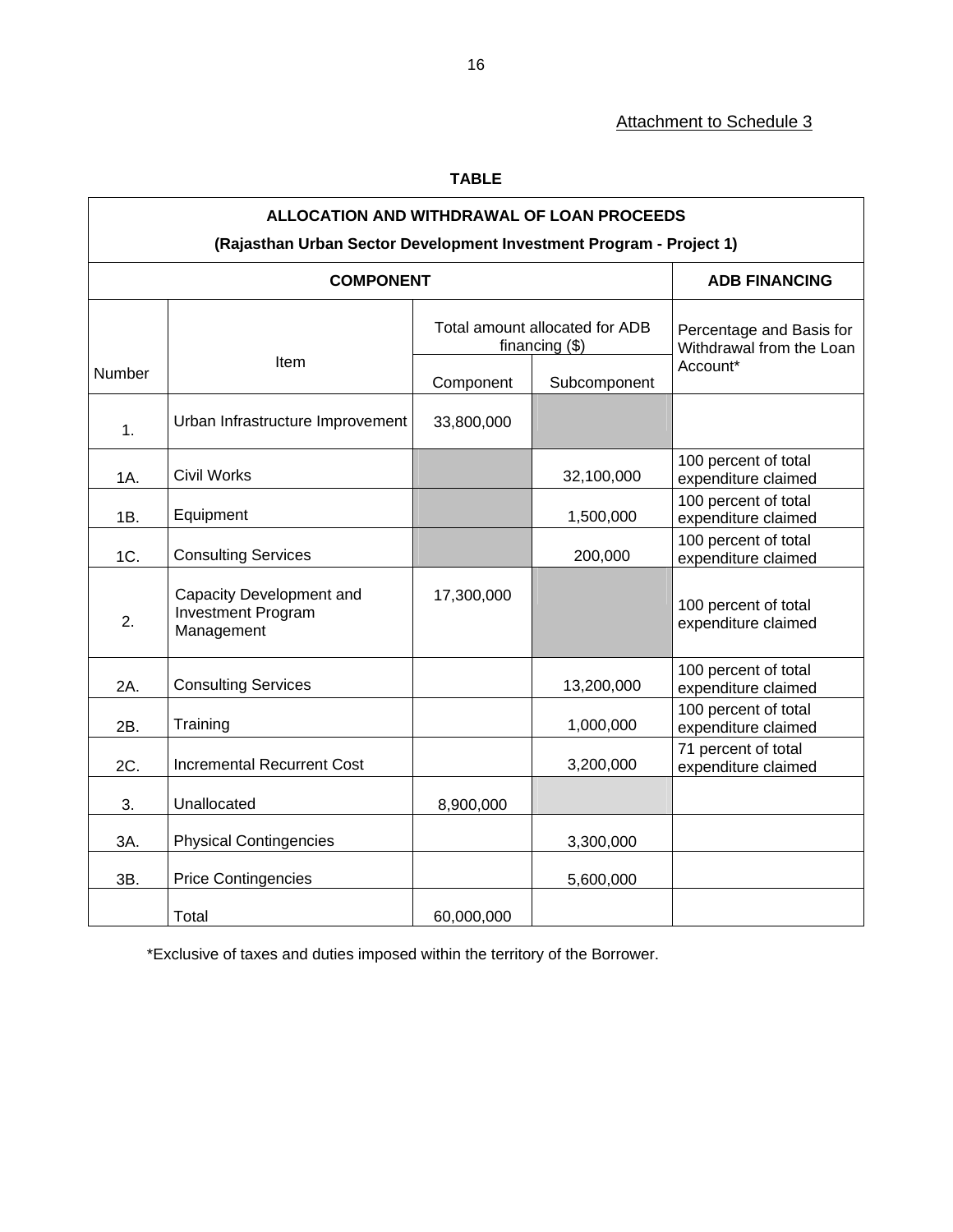## **SCHEDULE 4 Provisions on Procurement and Consulting Services**

# **A. General**

1. All Goods and Works, and consulting services, to be financed out of the proceeds of the Loan shall be subject to and governed by the Procurement Guidelines, and the Consulting Guidelines, respectively.

2. All terms used and not otherwise defined in this Loan Agreement have the meanings provided in the Procurement Guidelines and/or the Consulting Guidelines, as applicable.

# **B. Procurement for Goods and Works**

3. Except as ADB may otherwise agree, Goods and Works shall only be procured on the basis of the methods of procurement set forth below:

| International Competitive Bidding |
|-----------------------------------|
| National Competitive Bidding      |
| Limited International Bidding     |
| Shopping                          |
| <b>Community Participation</b>    |

The methods of procurement are subject to, among other things, the detailed arrangements and threshold values set forth in the Procurement Plan. The Borrower may only modify the methods of procurement or threshold values with the prior agreement of ADB, and modifications must be set out in updates to the Procurement Plan.

4. Domestic Preference. The Borrower may allow the State to grant a margin of preference in the evaluation of bids under international competitive bidding in accordance with paragraphs 2.55(a) and 2.56 of the Procurement Guidelines for domestically manufactured Goods and paragraphs 2.55(b) and 2.56 of the Procurement Guidelines for domestic Works.

5. National Competitive Bidding. The State's standard bidding documents and procurement procedures, as used for National Competitive Bidding (civil works/goods) under the ongoing ADB Loan No. 1647, as further reviewed by the ADB with the State and LSGD, and with certain modifications found consistent with ADB requirements shall apply as reflected in the Procurement Plan. Further modifications if any, together with justifications, shall be furnished to ADB by the State and LSGD through the Borrower, for ADB's prior approval; necessary provisions and detailed procedures for the Investment Program will be incorporated in the FAM.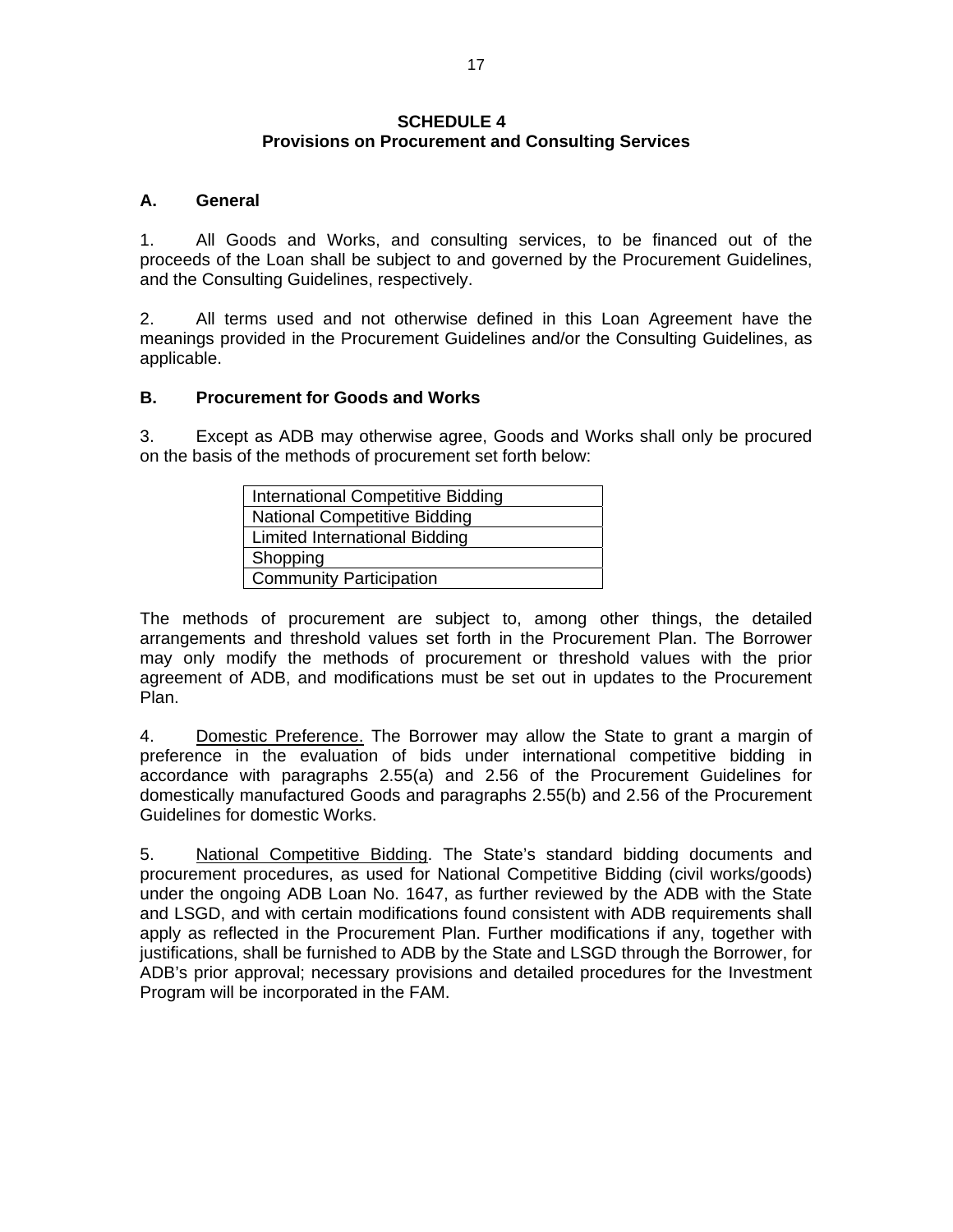# **C. Conditions for Award of Contract; Commencement of Civil Works**

6. The Borrower through the State shall cause the EA not to award any civil works contract or commence works under any civil works contracts (as applicable) financed under the Loan until activities referred under paragraphs 12 to 15 of Schedule 5 to this Loan Agreement are complied with as applicable;

# **D. Selection of Consulting Services**

7. Quality- and Cost-Based Selection. Except as ADB may otherwise agree, and except as set forth in the paragraph below, the Borrower shall through the State cause the EA to apply quality- and cost-based selection for selecting and engaging consulting services.

8. The Borrower shall through the State cause the EA to apply the following methods for selecting and engaging the specified consulting services, in accordance with, among other things, the procedures set forth in the Procurement Plan:

| Quality Based Selection (QBS)               |  |  |
|---------------------------------------------|--|--|
| Least-Cost Selection (LCS)                  |  |  |
| Consultants' Qualifications Selection (QCS) |  |  |
| Single Source Selection (SSS)               |  |  |

# **E. Industrial or Intellectual Property Rights**

9. (a) The Borrower shall through the State cause the EA to ensure that all Goods and Works procured (including without limitation all computer hardware, software and systems, whether separately procured or incorporated within other goods and services procured) do not violate or infringe any industrial property or intellectual property right or claim of any third party.

 (b) The Borrower shall through the State cause the EA to ensure that all contracts for the procurement of Goods and Works contain appropriate representations, warranties and, if appropriate, indemnities from the contractor or supplier with respect to the matters referred to in subparagraph (a) of this paragraph.

10. The Borrower shall through the State cause the EA to ensure that all ADBfinanced contracts with consultants contain appropriate representations, warranties and, if appropriate, indemnities from the consultants to ensure that the consulting services provided do not violate or infringe any industrial property or intellectual property right or claim of any third party.

# **F. ADB's Review of Procurement Decisions**

11. All contracts procured under international competitive bidding procedures and contracts for consulting services shall be subject to prior review by ADB, unless otherwise agreed between the Borrower, the State, and ADB and set forth in the Procurement Plan.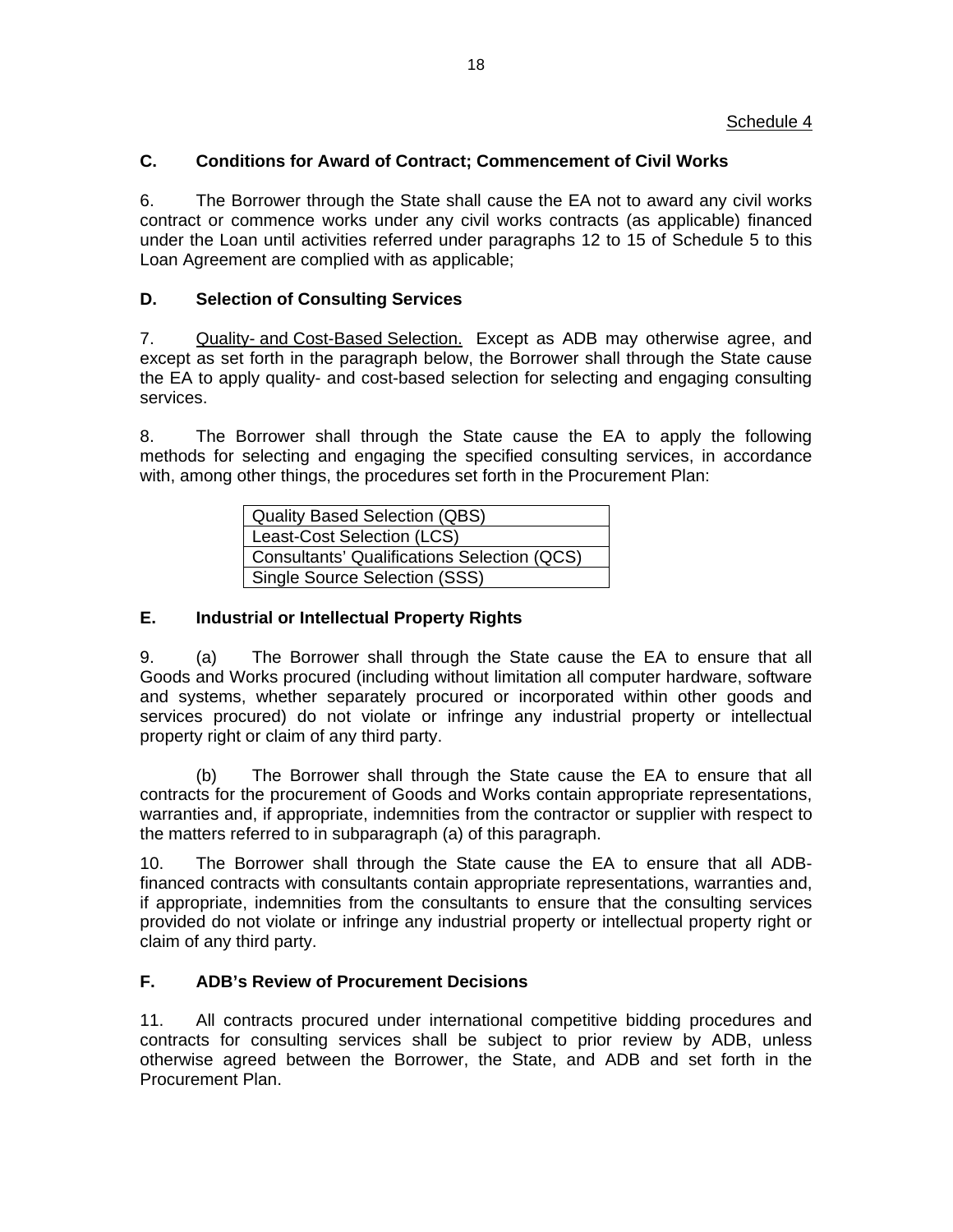## **SCHEDULE 5 Execution of Project and Operation of Project Facilities**

### Execution and Committees

1. (a) The Executing Agency (EA) for the Project shall be the State acting through the LSGD.

 (b) Towards compliance with the requirements of this Loan Agreement, the Borrower shall cause that (i) the State, and (ii) through the State the LSGD, and all departments, committees and agencies set up herein, undertake activities and respective responsibilities as set out in this Loan Agreement and related documents in a timely manner to achieve the objectives of the Project and the Facility.

2. (a) The EC as established by the State shall provide policy guidance and overall coordination across all the State agencies and ULBs, and take decisions on matters related to the Facility and the Project.

 (b) The WFC as established by the State,, shall be responsible for reviewing the Subproject appraisal reports for their final approval in accordance with the procedures set forth under schedule 4 to the FFA.

### Implementation

3. (a) An IPMU as established and fully staffed by the EA that shall be the implementing agency (IA), shall be responsible for overall implementation and management of the Project. The IPMU shall be headed by a Project Director (PD). The PD shall be responsible for overall management of the Facility and the Project and coordination with and reporting to the EC, the State and ADB on the same.

 (b) The IPMU, with the assistance of IMPC and DSCs, shall be responsible for detailed appraisal of Subprojects and ensure that these meet the selection criteria described in Schedule 4 of the FFA.

4. (a) Under the IPMU, three IPIUs shall be established by the EA at the zonal and sub-division levels of the LSGD (cities of Alwar, Jaisalmer, and Jhalawar) by December 2007, and a full-time representative of the IPIU shall be appointed in each ULB. These IPIUs shall carry out daily implementation activities of the Project.

(b) The IPMU and IPIUs shall be assisted by the IPMC in managing the Project and assuring the technical quality of design and construction, and the DSCs in preparing the design documents, managing tendering of contractors and supervising the construction works.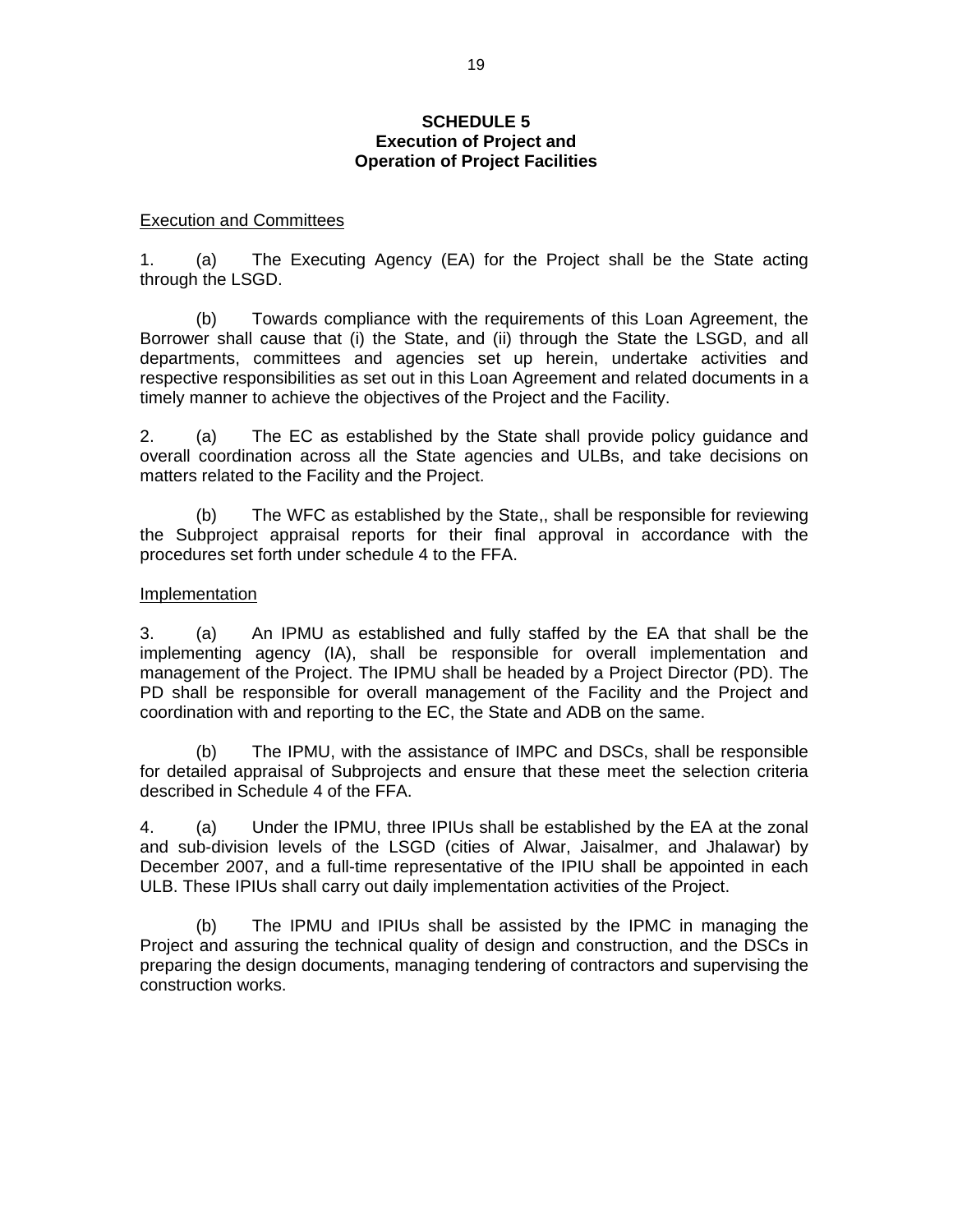# Schedule 5

5. The CLCs as set up by the State, shall review Project activities, identify issues for improvement, and provide guidance to the IPIUs on actions to improve Project performance. In ULBs where water source augmentation Subprojects are proposed, representatives from State Department of Irrigation shall also be made members of the CLC; and wherever heritage and tourism Subprojects are proposed representatives from Archaeological Survey of India or State Department of Archaeology Museum (depending on appropriate jurisdiction), and State Department of Tourism shall be members of the CLC. The CLCs shall meet at least quarterly or more frequently, as required.

# Funds

6. The State shall on-lend the Loan proceeds to the ULBs under appropriate arrangements acceptable to ADB, as also ensure that sufficient counterpart funds are made available from its budget for each fiscal year, in a timely manner, for the efficient implementation of the Project towards its contribution and those of the ULBs.

## Subproject Selection and Implementation

7**.** (a) The EA shall ensure that all ULBs and Subprojects are selected and processed for approval, in accordance with the criteria and procedures included under Schedule 4 to the FFA, as agreeable to ADB, the Borrower and the State .

(b) The EA shall post the procurement documents, the criteria for Subproject selection and details of sanctioned contracts/Subprojects on the State's Investment Program office bulletin board and its website.

(c) The EA shall ensure that civil works for all Subprojects are synchronized with civil works for sewerage, water supply pipe laying, and drainage, as appropriate.

# Certain additional conditions for commencement of civil works under Subprojects for water supply, and urban transport and roads

8. Within limiting the generality of paragraph 6 of Schedule 4 to this Loan Agreement, following compliances shall apply to Subprojects as referred, prior to commencement of civil works under the Subprojects:

(a) In the case of water supply Subprojects - the related PHED/ULB shall have set up a separate accounting system for water supply and sewerage for the ULB.

 (b) In the case of urban transport Subprojects - the ULB shall have prepared a comprehensive citywide traffic and transportation plan.

## Institutional Reforms and Sustainability

9. The State shall ensure adequate funds towards O&M of the Project facilities through budgetary allocations or other means, to be provided to the IPMU, the appropriate ULB or line agency(ies) during and after Subproject completions.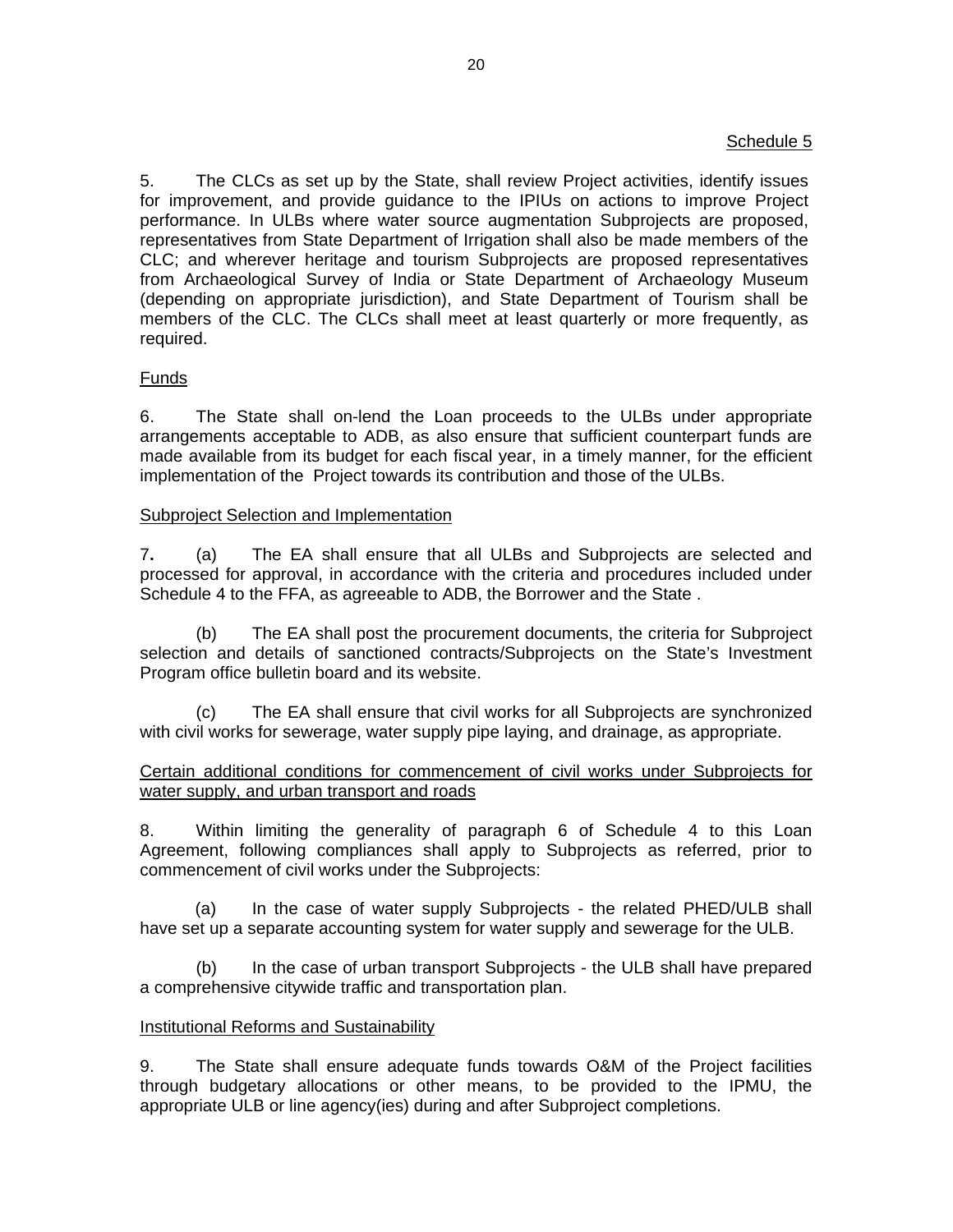# Schedule 5

10. The EA shall ensure that for each ULB, the Institutional and Financial Improvement Action Plan, which includes water, sewerage, solid waste tariffs and infrastructure development tax (Table 2, Schedule 1 to the FFA) is implemented on schedule.

11. The EA shall ensure that the contractual documents under any PPP modality, in particular the extended O&M, BOT, or PBMC, as applicable, are provided to ADB for prior review and approval, for use under individual Subprojects.

### Other Subproject specific requirements

12. The EA shall ensure that

(a) if a Subproject contains augmentation of supply from surface sources that are under the mandate of the State Irrigation Department (ID), the ID shall be included in the relevant CLC and in all decisions regarding the Subproject proposal;

(b) in ULBs with proposed heritage and tourism subprojects, representatives from the Archaeological Survey of India and State Department of Tourism shall be made members of the CLC;

(c) prior to commencement of water supply Subprojects, the source shall be made secure for the ULBs; where possible, all proposed water supply/source augmentation shall be carried out from surface water sources; for all groundwater supply augmentation proposals, a comprehensive catchment-based water resource plan has been completed, supported by data, in consultation with all users/stakeholders, including the groundwater department of the Borrower and the State;

(d) prior to commencement of distribution network improvement works in water supply Subprojects for the towns, a detailed unaccounted for water (UFW) reduction program, including network maps/plans, showing where rehabilitation is required, has been prepared by the PHED, to be reviewed and approved by the relevant IPIU and CLC;

(e) 90% customer metering is achieved in the respective ULB within three years of the completion of water supply Subprojects in stated ULB;

(f) the PHED/ULB shall set up a separate accounting system for water supply and sewerage for the ULB prior to commencement of water supply Subproject in the ULB;

(g) the domestic waste is segregated from the industrial, medical and hazardous waste in the ULBs where solid waste management Subprojects are being implemented, which is to be treated separately as per the prescribed system in the Municipal Solid Wastes (Management and Handling) Rules,2000, of the Borrower.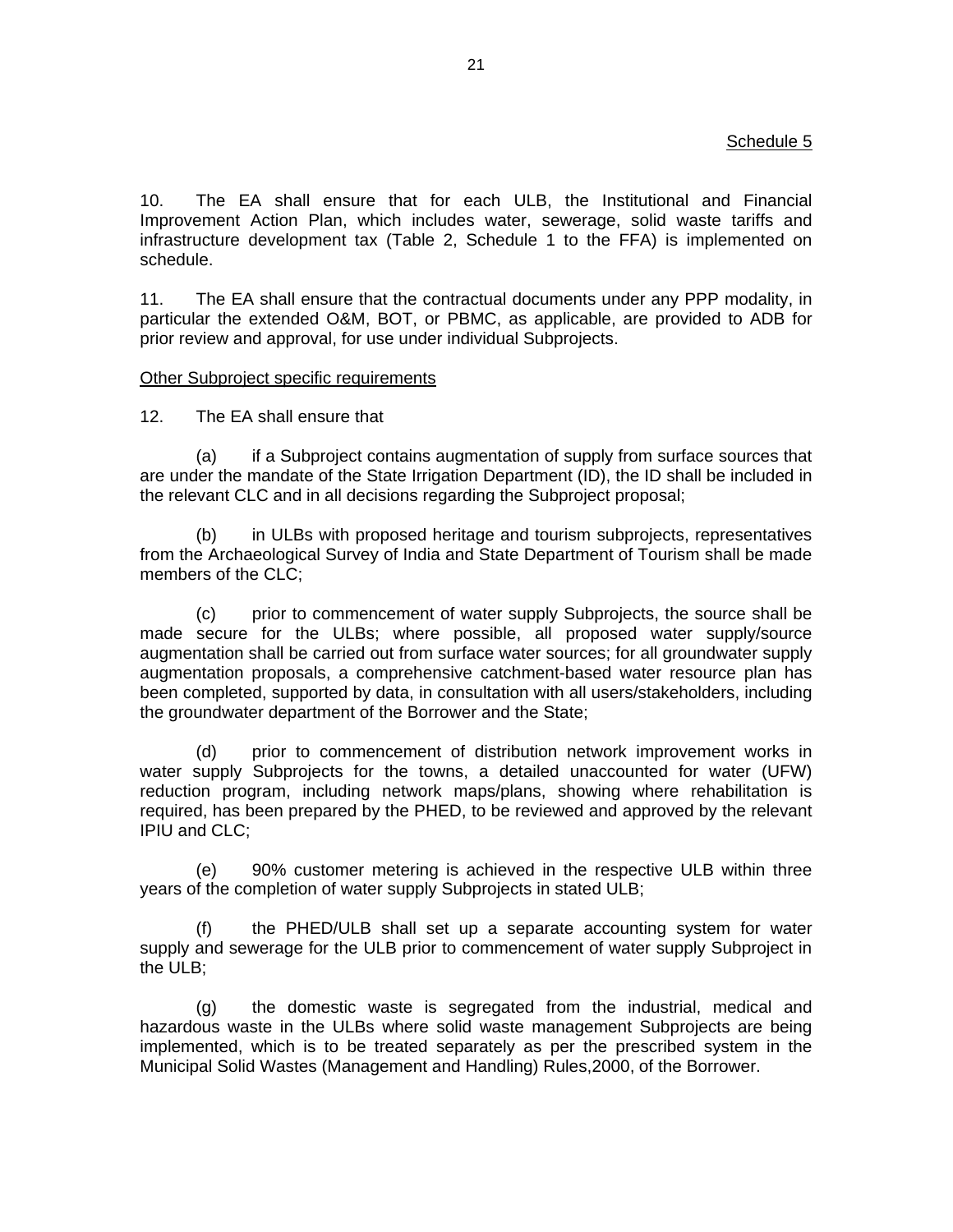### Safeguards and Social Issues

### Environment

13. The EA shall ensure that:

(a) the Project is carried out and all Subproject facilities designed, constructed, operated, maintained, and monitored in compliance with the environmental laws and regulations of the Borrower, the State, ADB's Environment Policy (2002), and the EARF;

(b) Subprojects encroaching any National Park or its buffer zone shall not be included in the Project; however, Subprojects in or close to the wild life sanctuaries or any other environmentally sensitive areas may be allowed subject to the EA obtaining all statutory clearances;

(c) an IEE as required, including an EMP with budget identifying the cost of its implementation as incorporated in the related bid document if any, with adequate public consultation for each Subproject, in accordance with the EARF shall be submitted to ADB for review and approval before award of related contract. In case of any EIA or SIEE for Subproject classified as A or B sensitive, this shall be subject to the 120 day public disclosure requirement under ADB's Environment Policy (2002);

(d) all mitigation measures identified in the IEE, SIEE, EIA or SEIA and the related EMP, as applicable, for each Subproject, shall be incorporated in Subproject design, and carried out during construction, and O&M, and disclosed to stakeholders;

(e) if there are any changes in specific locations or alignments of any Subproject facilities after completion of the process of IEE (or EIA) or due to detailed design or implementation that has an impact on the environmental assessment carried out thus far, then additional environmental assessment shall be carried out in accordance with ADB's Environmental Policy (2002) and the EARF, and prior approval of ADB obtained before further physical implementation of the Subproject;

(f) all environmental clearances required by applicable laws, and regulations at Borrower, State, or local levels shall be obtained in a timely manner, prior to commencement of civil works for the relevant Subproject, and

(g) semi-annual progress reports on the implementation of the EMPs, measures under the IEE/EIA, and the environmental monitoring shall be carried out as a part of Project implementation for review and disclosure in accordance with ADB's Public Communications Policy (2005).

### Land Acquisition, Resettlement

## 14. The EA shall:

(a) undertake the Project in accordance with the Borrower's and State laws and regulations, ADB's Policy on Involuntary Resettlement (1995) and the RF;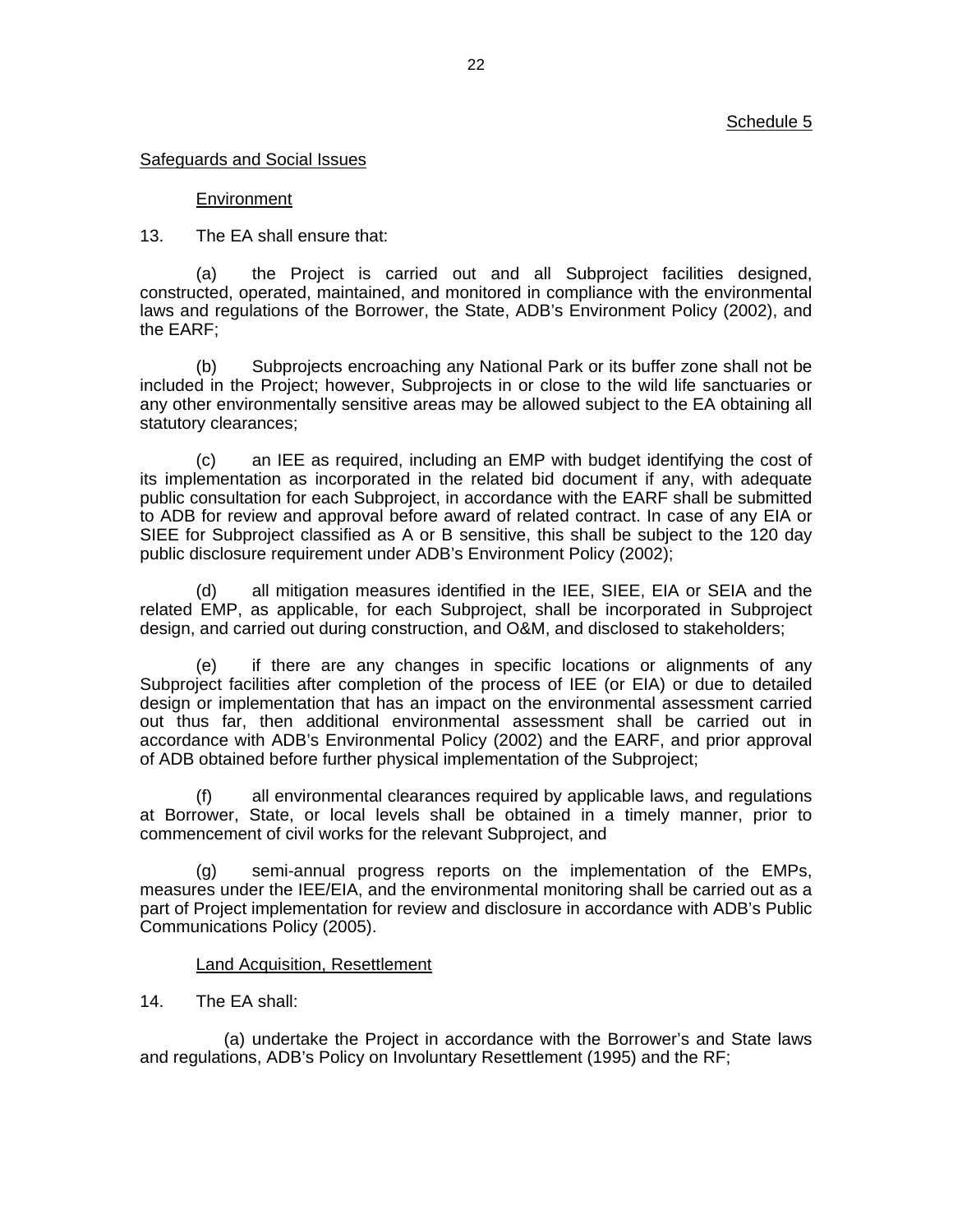(b) ensure that to the extent possible, Subprojects will not require land acquisition or involuntary resettlement; however, if land acquisition and/or involuntary resettlement are required for any subproject; the EA shall ensure following:

- (i) a RP for the Subproject, acceptable to ADB is prepared, in accordance with applicable laws and regulations and the RF, and submitted to ADB for review and approval before award of related civil works contract proper consultation during preparation of the RP with the affected persons, as also disclosure of the RP to the affected persons including information on land acquisition and compensation process undertaken;
- (ii) all land, rights of way and other land-related rights required for the Subproject are acquired or made available;
- (iii) all affected persons are compensated in accordance with the agreed RP before commencement of civil works of the related subproject including any section-wise handover thereof, strictly in accordance with the stipulation in the related civil works contract. If during detailed design and implementation, any modification and/additional land acquisition or involuntary resettlement impacts are identified, the RP will be prepared (or modified if existing) in accordance with applicable laws and regulations and the RF and prior approval of ADB obtained before further implementation of RP;
- (iv) ensure that efficient grievance redressal mechanisms are in place in accordance with the related RP to assist affected persons resolve queries and complaints if any, in a timely manner;
- (v) ensure that all compensation at replacement value for acquired assets made to affected persons well in advance for them to make alternative arrangements, before commencement of civil works.

## Indigenous Peoples

15. The EA shall ensure that if any impact is identified during planning, design, or implementation of any Subproject on indigenous peoples, that an IPDP or integration of specific actions for the indigenous people in the RP is prepared in accordance with ADB's Policy on Indigenous People (1998) and the IPDF and that the same is further (i) approved by ADB before award of related civil works contract, and (ii) implemented before commencement of related civil works contract. Any updation to the IPDP due to detailed designs or during implementation shall follow requirements similar to the RPs.

# Other Social Issues

16. The EA shall ensure that civil works contracts under the Project follow all applicable labor laws of the Borrower and the State and that these further include provisions to the effect that contractors; (i) carry out HIV/AIDS awareness programs for labor and disseminate information at worksites on risks of sexually transmitted diseases and HIV/AIDS as part of health and safety measures for those employed during construction; and (ii) follow and implement all statutory provisions on labor (including not employing or using children as labor, equal pay for equal work), health, safety, welfare, sanitation, and working conditions. Such contracts shall also include clauses for termination by the State/EA in case of any breach of the stated provisions by the contractors.